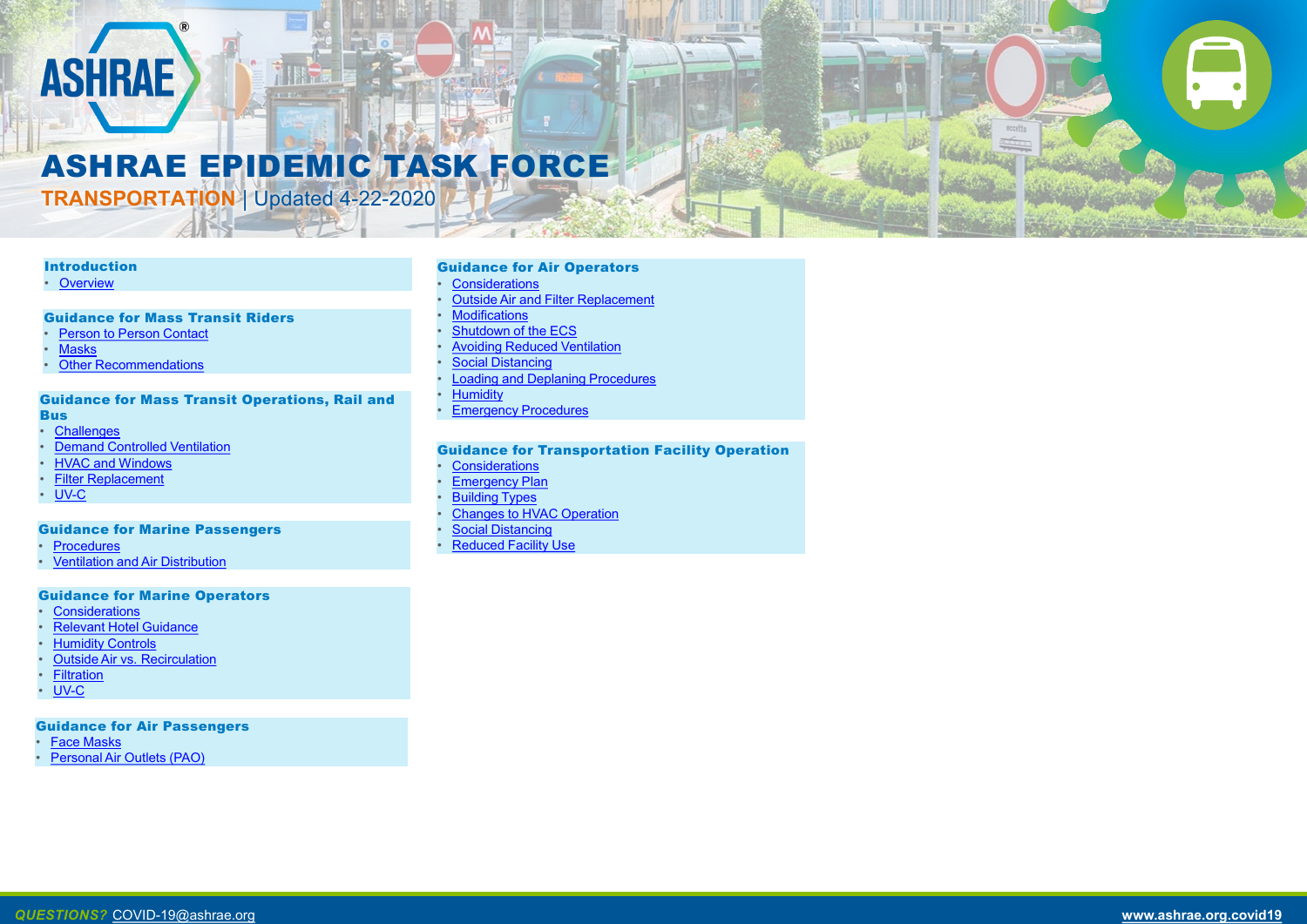### <span id="page-1-0"></span>**Introduction**

- Transportation and the facilities that serve them have become increasingly important and present in an increasingly global society.
- Looking at air travel alone, the number of passenger boardings have [increased roughly 40%](https://transtats.bts.gov/homepage.asp) over the last 20 years.
- With this increase, the importance of air travel to us as individuals and our economy has continued to increase.
- The degree to which travelers are able to move around the globe has without a doubt contributed to the severity of the current pandemic.





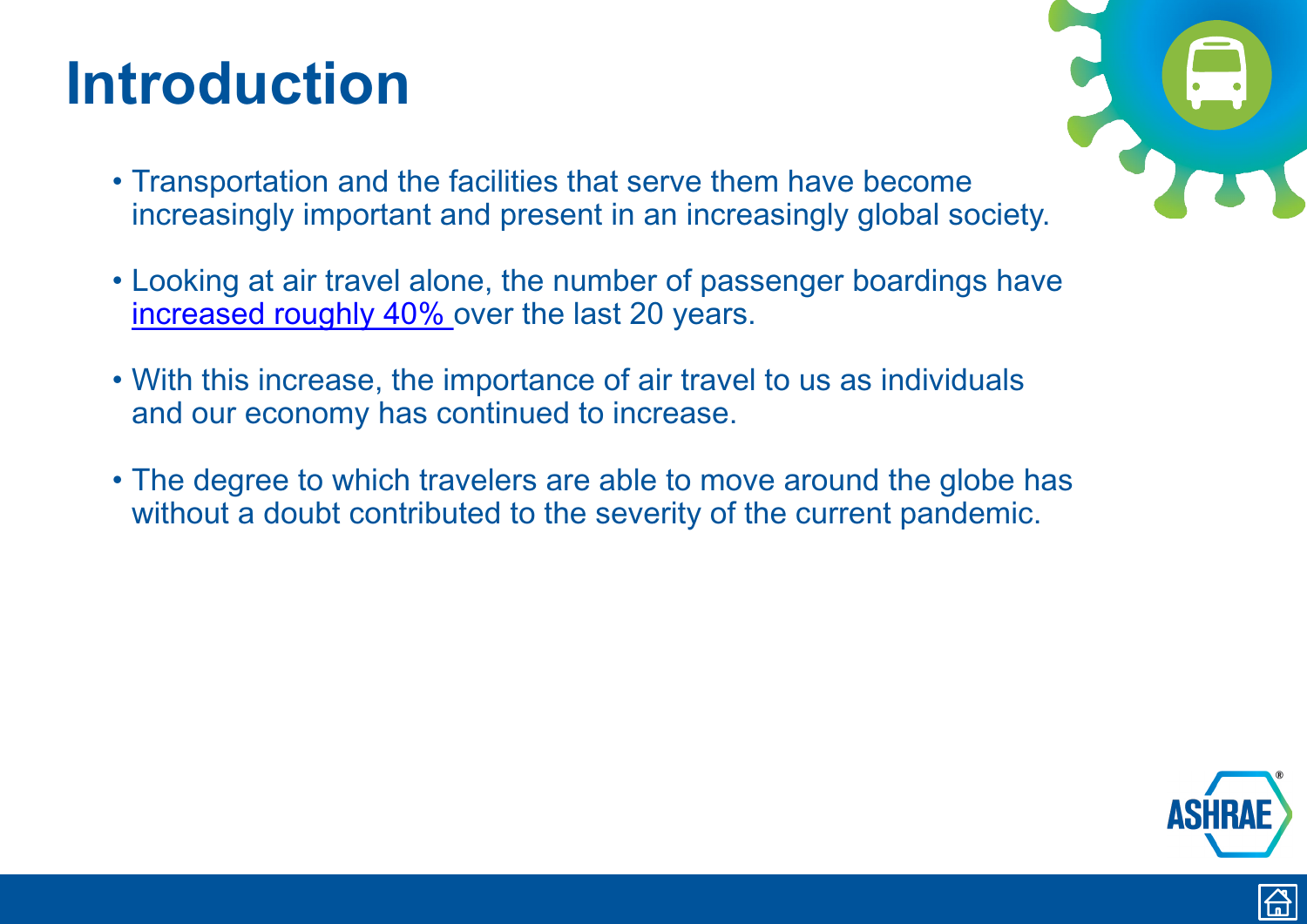- Public transportation is an activity that typically brings large numbers of people together and places them in close contact with each other.
- This has an overall effect of increasing the potential number of microbes present in the space as well as increasing the number of people exposed in that same space.
- There are also numerous commonly touched surfaces such as handrails, fare boxes, seats, doors etc.
- Increasing the number of people in a given space increases the chances that one of them may be an infected person.
- It is now believed that infected persons may be asymptomatic or have very mild symptoms and are still able to infect others.
- Thus, public transportation has the potential to be a major factor in disease spread going forward.





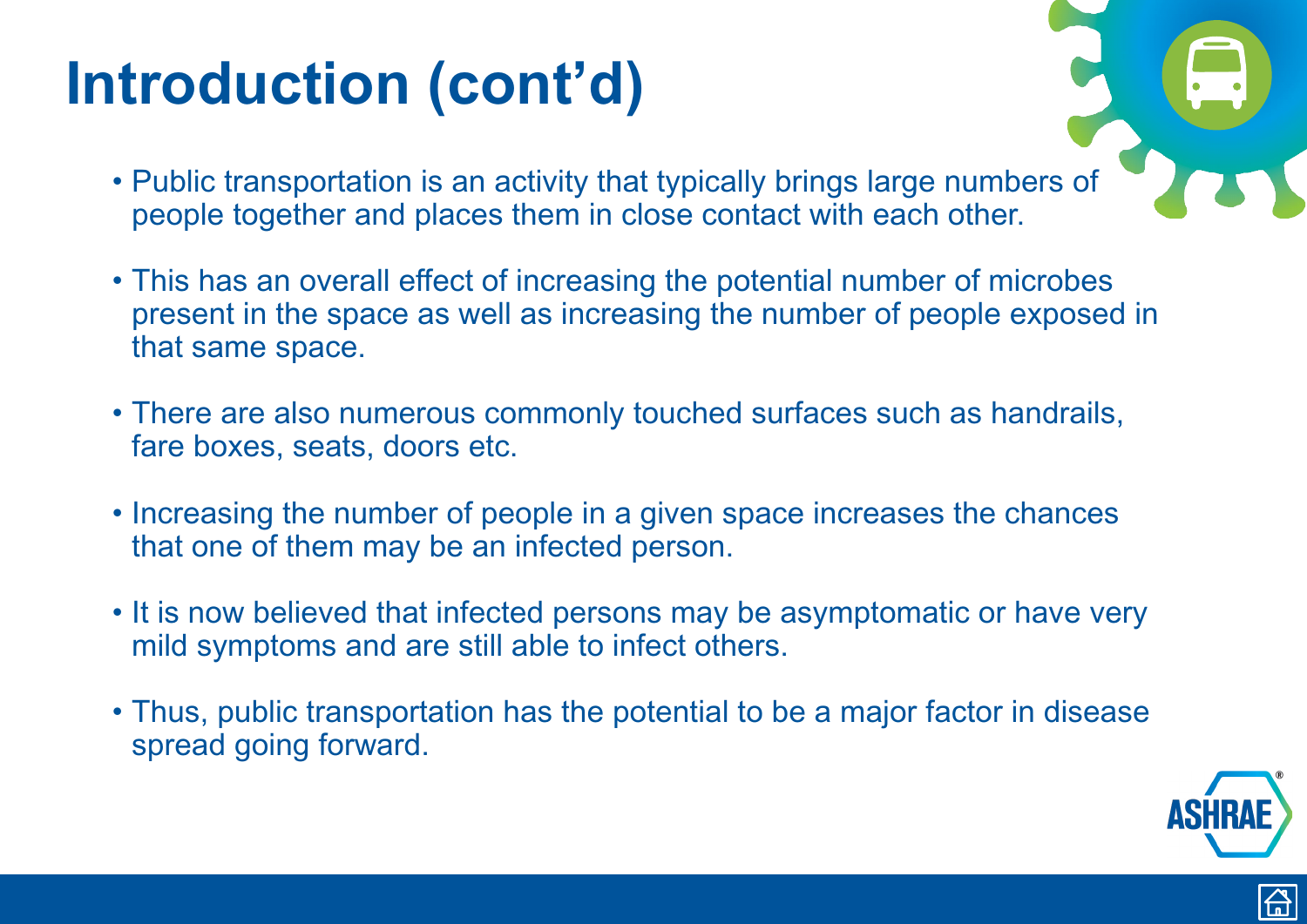- Given the current lockdown of our society, there is still a need for essential travel:
	- −Workers in hospitals
	- −Grocery stores
	- −Various material supply chains
	- −Power and other infrastructure services
- Many workers in these essential services still require the use of public transportation systems, so buses, trains, and even aircraft must be kept operational at some base level.



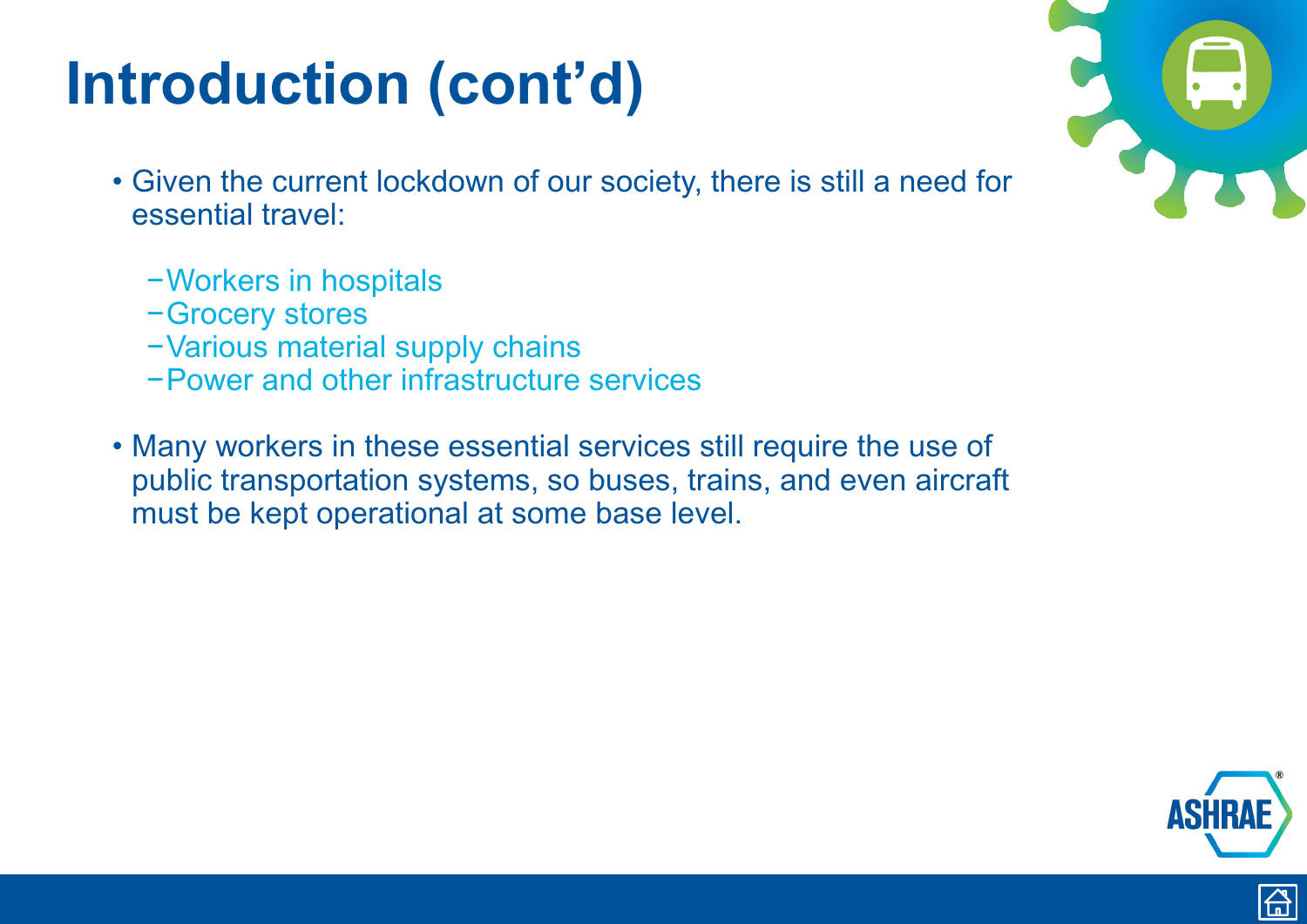- The easiest way to avoid becoming infected while traveling is to **not travel in the first place.**
- This is especially true for public transit systems in urban areas where workers providing essential services may have no other alternative.
- By following public health official's recommendations to stay home and avoid all unnecessary travel, those who must travel will be at reduced risk.





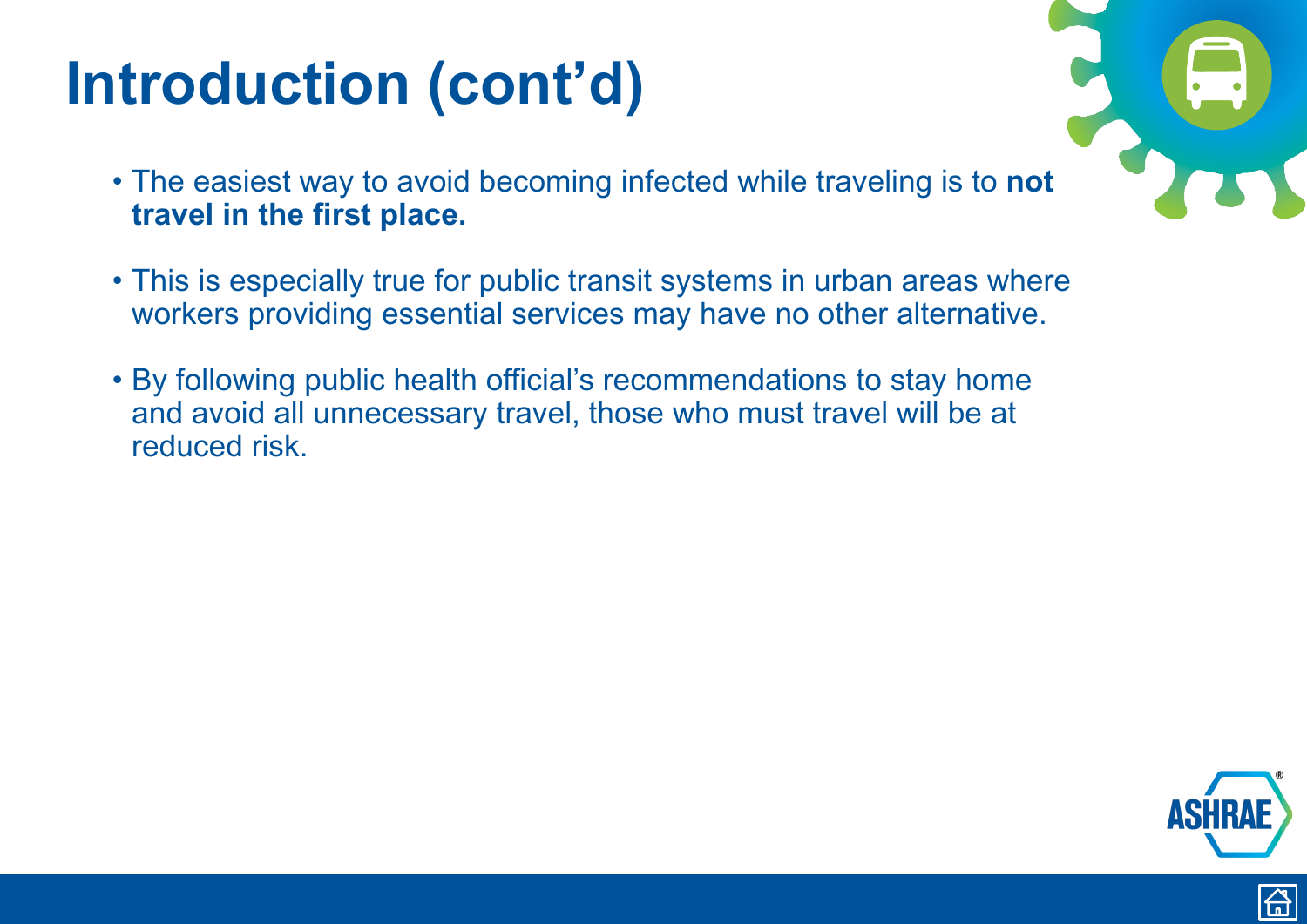- The rapid spread of COVID-19 across the globe is no doubt due to the ability in modern society for people to travel internationally within a matter of hours.
- We now also suspect that this virus is able to be spread by asymptomatic individuals, and that those infected may not develop symptoms for a period of days.
- Given this, even rigorous prescreening of passengers is unlikely to be 100% effective.
- It is therefore crucial that infection control measures be taken wherever possible to slow the spread internationally and locally to "flatten the curve", so that our medical systems are not overwhelmed.





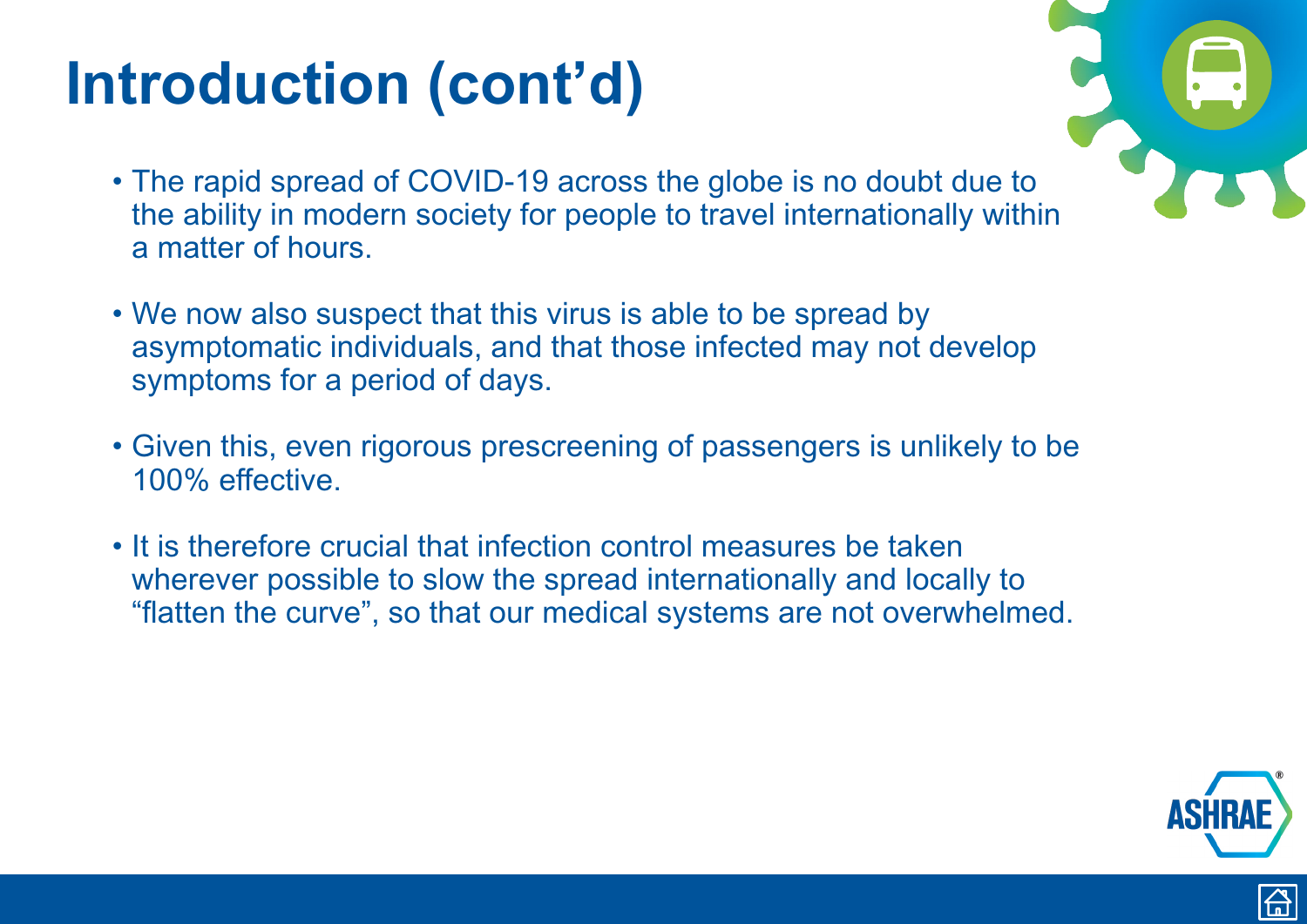- To this end, ASHRAE is presenting the following guidance for the transportation heating, ventilation and air conditioning (HVAC) industry.
- Note that the airline industry typically refers to environmental control systems (ECS), and this term is used interchangeably with HVAC systems.
- The list presented here is not intended to be exhaustive and recommendations will potentially change as science learns more about the virus, and as medical officials change their directives based on local situations as they evolve.
- Guidance is broken out into mode-specific guidance for various participants in the process and then guidance for transportation facilities.







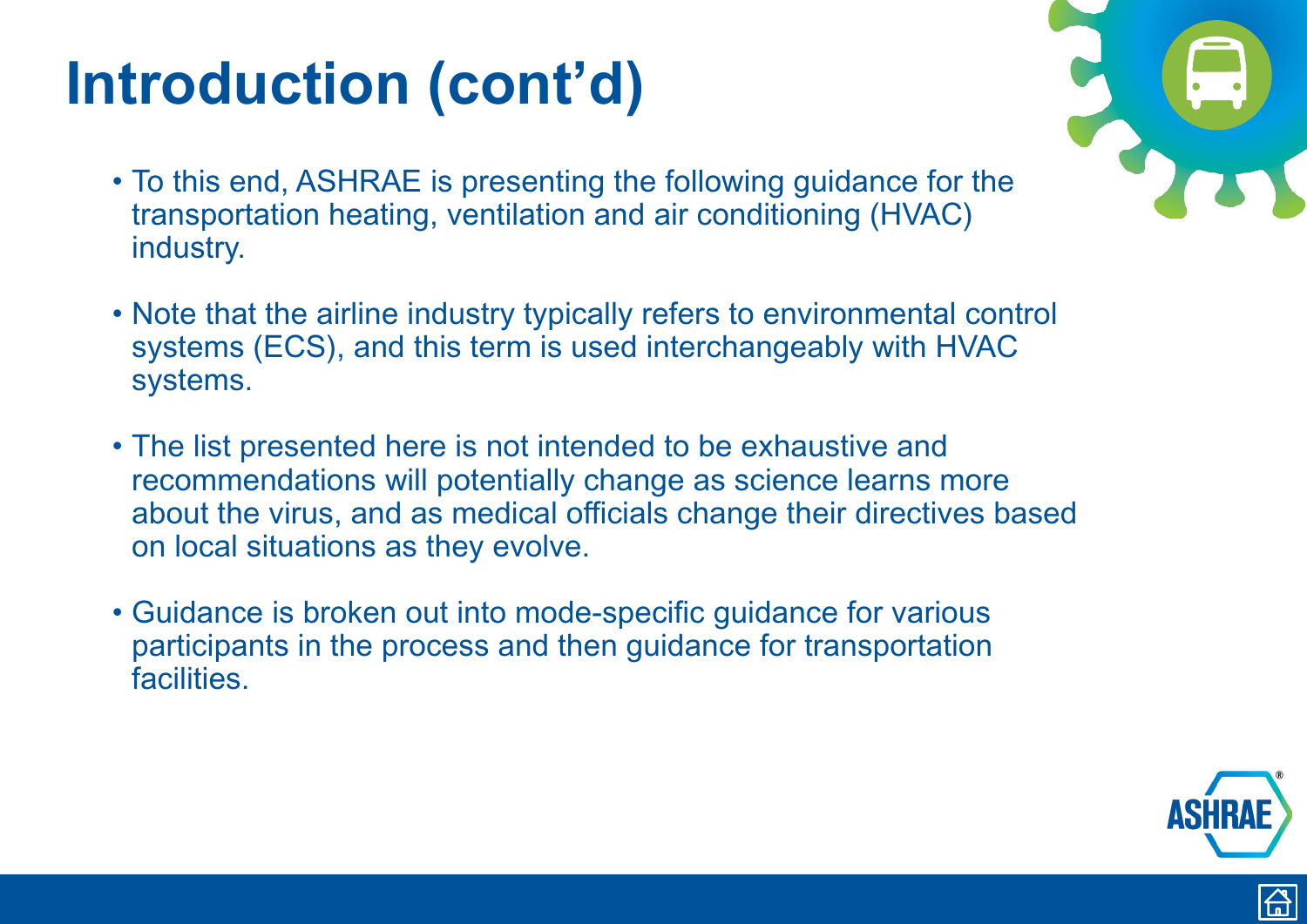### <span id="page-7-0"></span>**Guidance for Mass Transit Riders**

- Much of the virus transmission on transportation vehicles is directly from person to person, so maintaining space between people as much as possible is recommended.
	- −Passengers should be aware that some virus may linger in the air and on surfaces.
	- −Ventilation air is filtered and while most ground transportation vehicles have high grade filters, most systems do not have and may not be able to be equipped with high efficiency filters (HEPA filters) which would filter out all viruses.
	- −Filters cannot clean the air from the passenger compartment that has not been returned to the filter yet or air that bypasses the filter though leakage in the ducting.





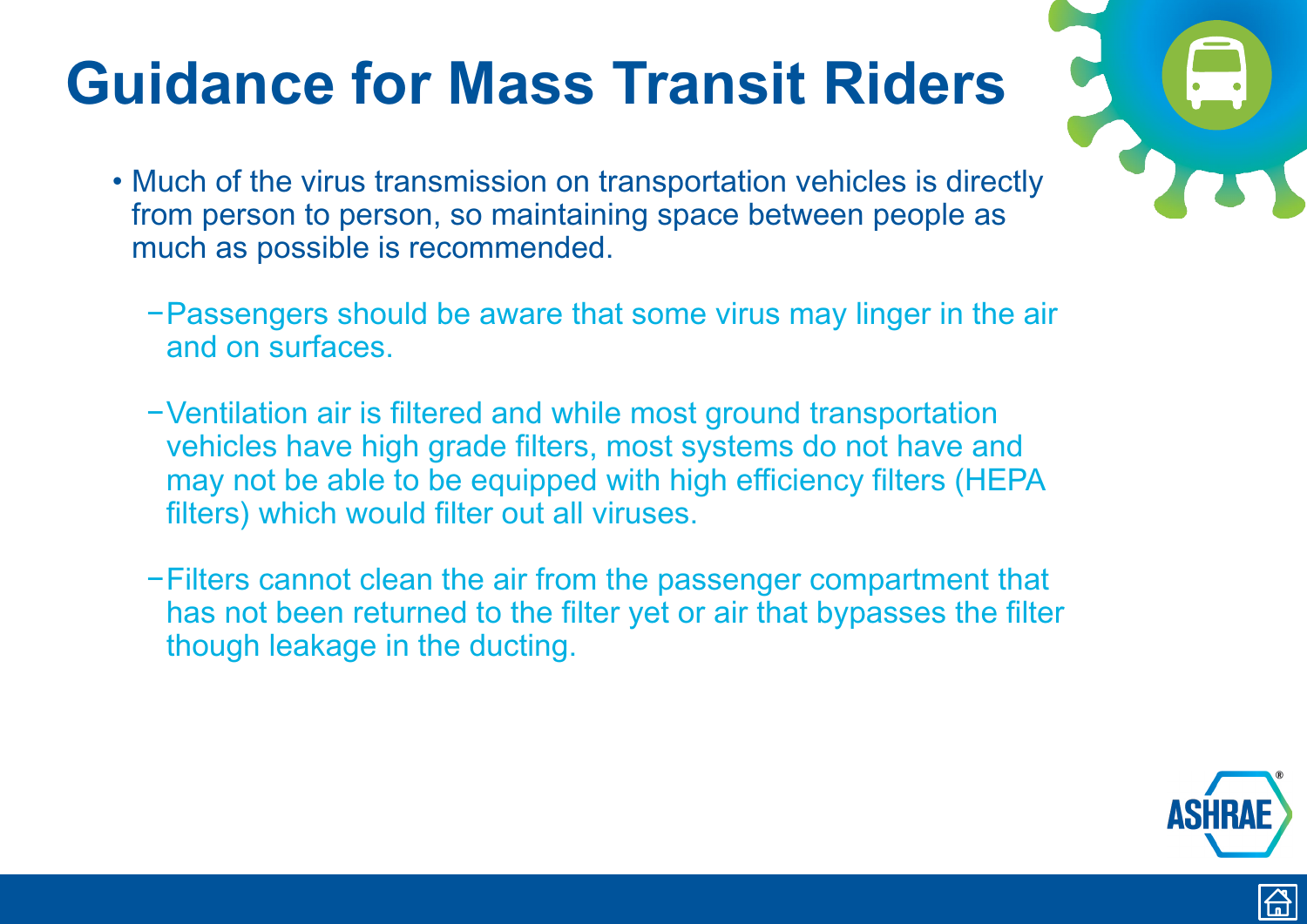## <span id="page-8-0"></span>**Guidance for Mass Transit Riders (cont'd)**

- A high-quality mask such as N95 or KN95 rating will greatly reduce the transmission rate.
	- −Where shortages exist, such high-quality masks should be reserved for health care workers and other first line responders where they can do the most good.
	- −Lesser quality masks may still offer some protection for the general public and have been recommended for use by some public health officials.
	- −Glasses or goggles will help block droplet transmission.
	- −Use hand disinfectant while on the vehicle if possible and disinfect or wash hands as soon as possible after disembarking.
	- −Avoid touching your face and eyes and follow your local health official's guidelines.





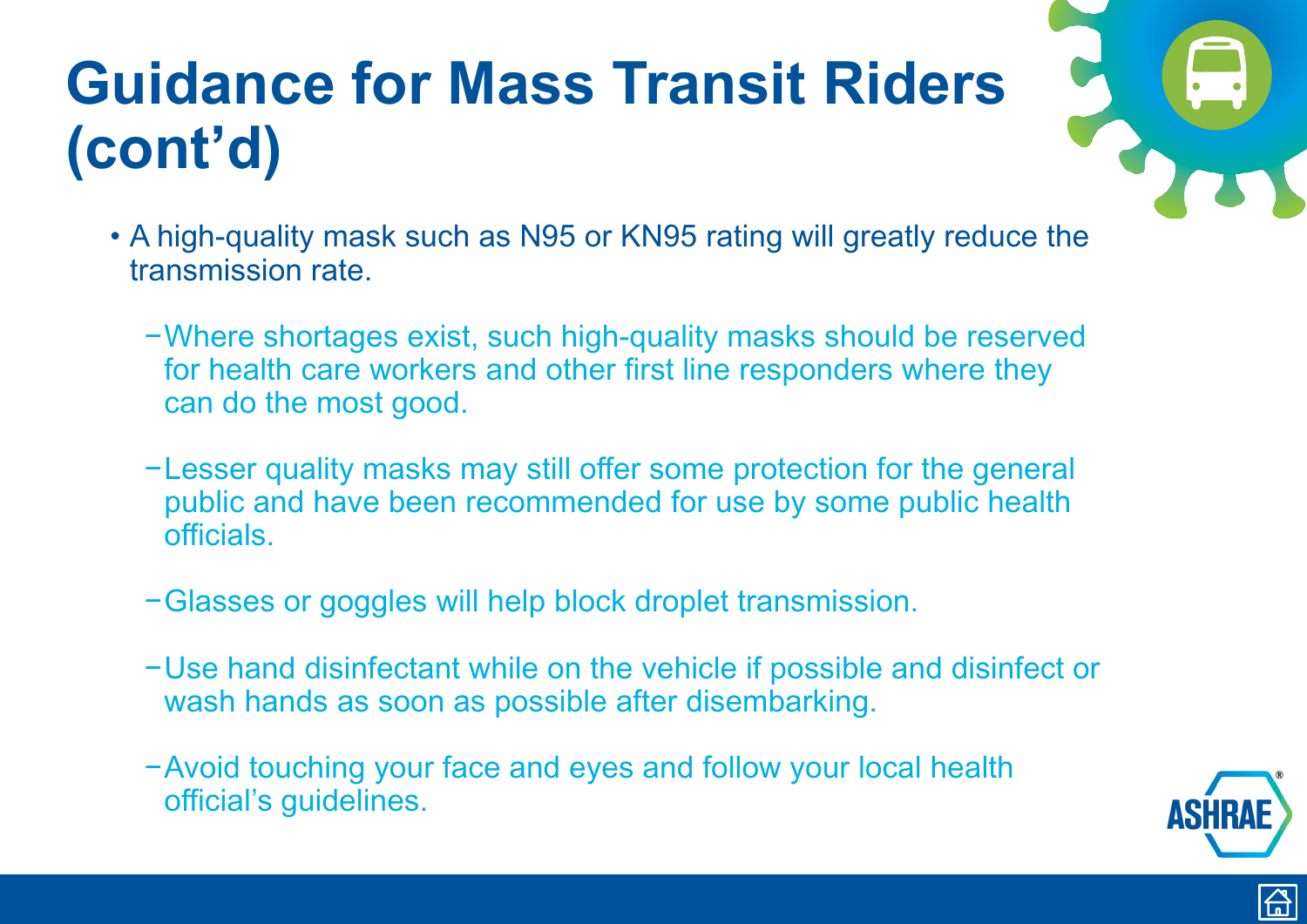## <span id="page-9-0"></span>**Guidance for Mass Transit Riders (cont'd)**

- When using a vehicle restroom, wait for a few minutes with the door closed after the previous user exits to allow ventilation systems to clear the air.
- After using, flush with the lid down and exit promptly.
- Again, wash or disinfect your hands when leaving, using proper handwashing techniques.
- Position yourself as far away from other people as possible.
- Follow the transit district guidelines if any.
- If you feel a draft move to a less drafty location noting previous point.





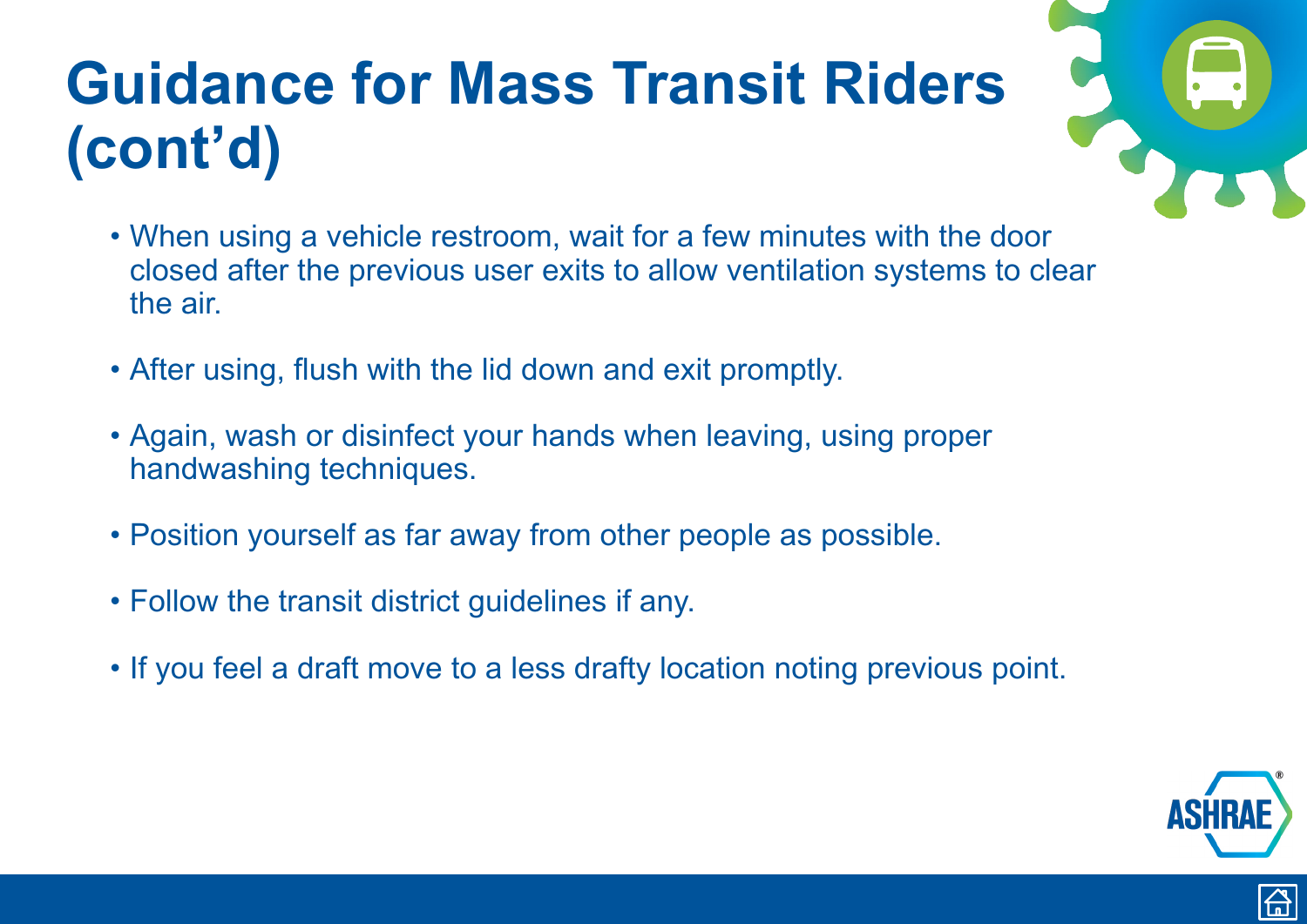- <span id="page-10-0"></span>• Mass transit operations present an especially challenging environment because of the very high occupant density in a fully loaded vehicle.
	- −People are typically seated immediately adjacent to each other and in some cases may be standing very close together in a confined space.
	- −Vehicle motion will often require the use of hand holds and straps creating common touch surfaces.
	- −The situation is further complicated by a wide variety of HVAC systems being present across the industry.
	- −Air conditioning and heating may or may not be present depending on location. Windows may be openable or not.
	- −Vehicles may have high ventilation rates which remove airborne droplets quickly and minimizes the duration of the exposure from a one-time release (e.g. a cough).



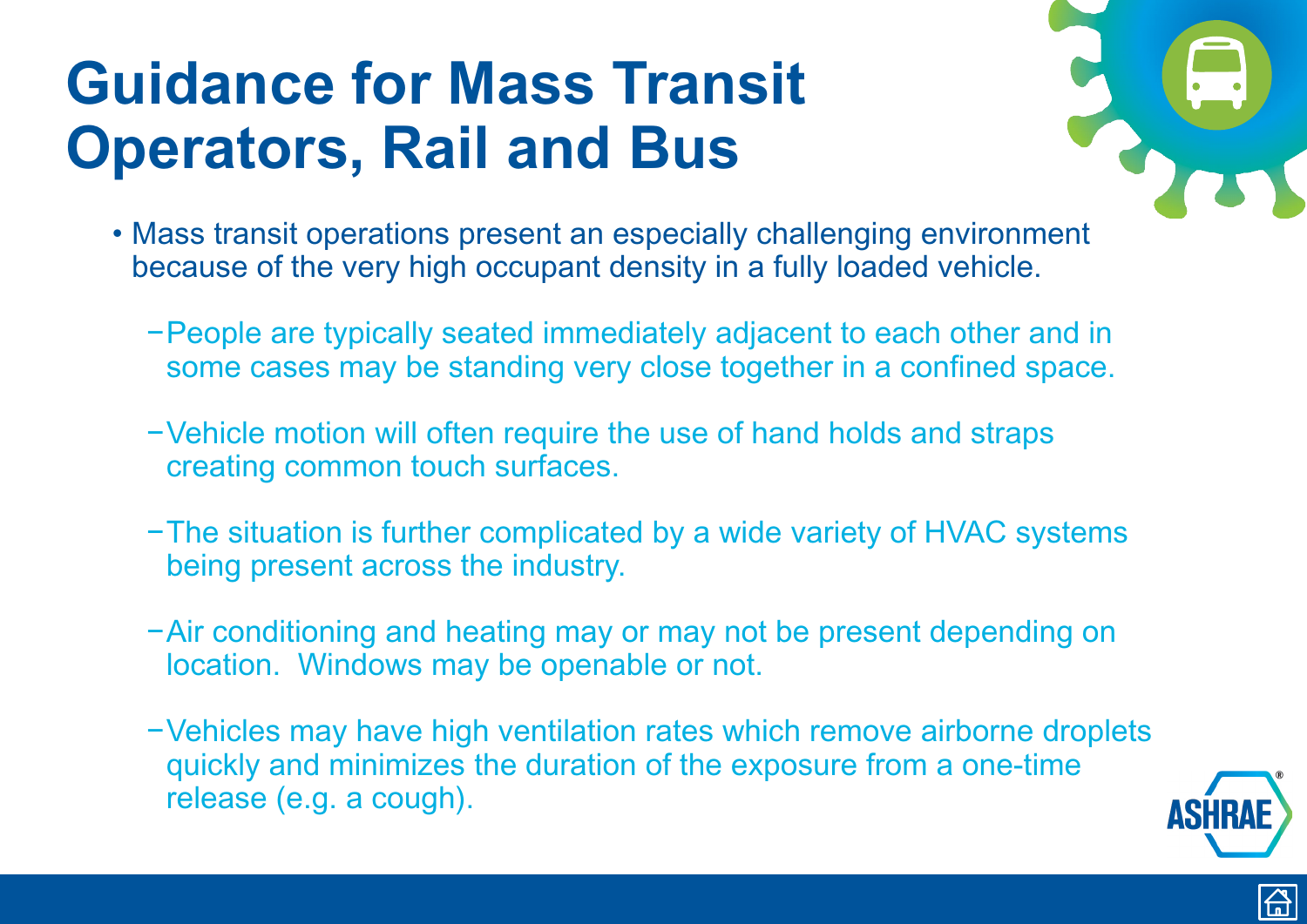- <span id="page-11-0"></span>• Demand controlled ventilation is typically not present but is slowly coming into use to afford energy savings.
	- −Where present such systems should be adjusted to provide maximum ventilation flows consistent with manufacturer's settings.
	- −Ventilation may be independent of any recirculation of vehicle air or it may be directly coupled by virtue of a common fan.
	- −Vehicle operators may have completely independent air handling systems, more typical in the rail environment, or they may share vehicle air with passengers.
	- −For these reasons uniform guidelines are extremely difficult to generate and the basic principle of consultation with manufacturers prior to making design changes should always be followed.





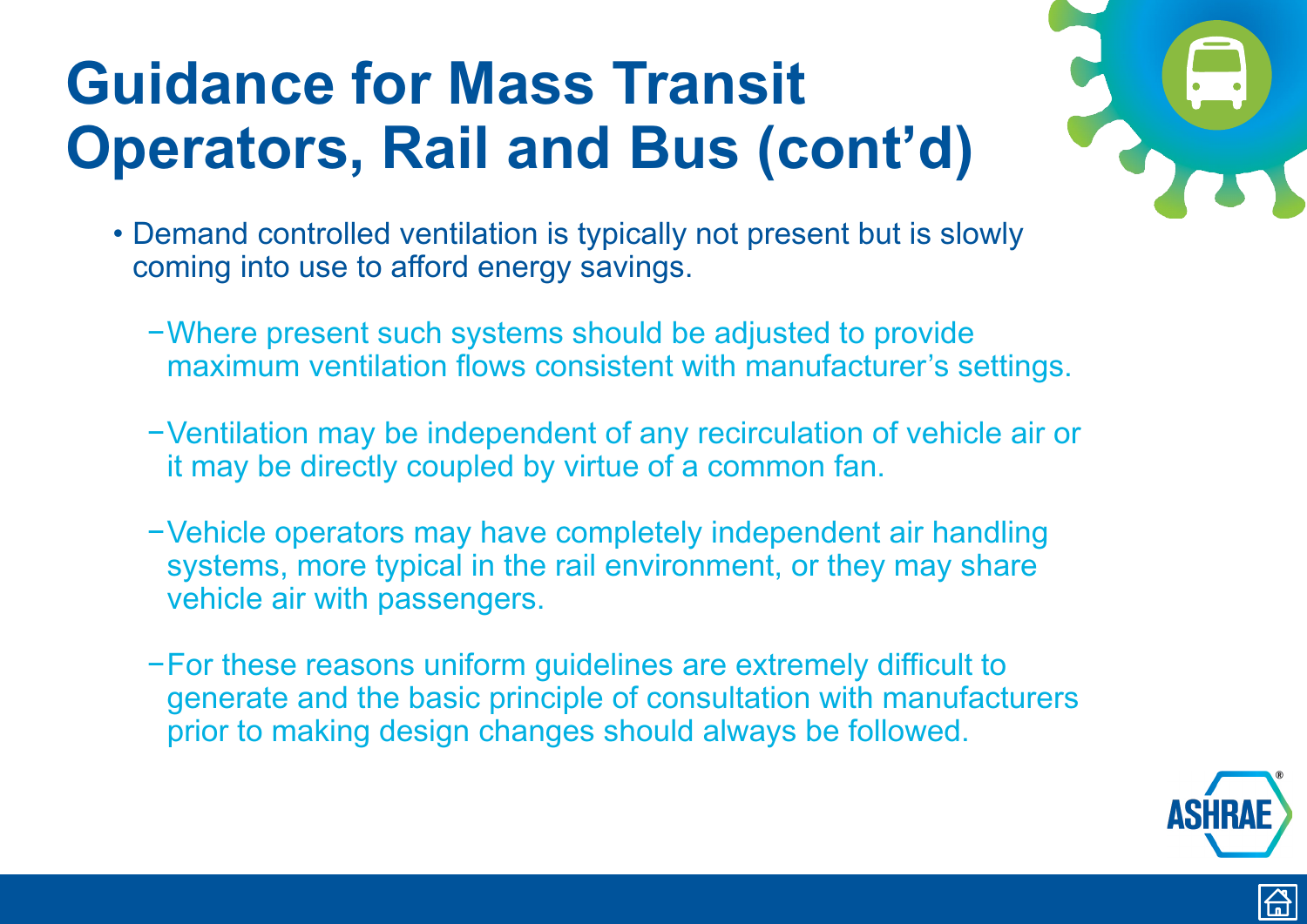- <span id="page-12-0"></span>• Shutting off HVAC systems in vehicles is NOT recommended because there is no outside air introduction and no air purging.
- When conditions allow and it will not create safety and passenger comfort issues, the opening of operable windows is an option on some buses (e.g. most school buses) that can greatly increase the flow of air.





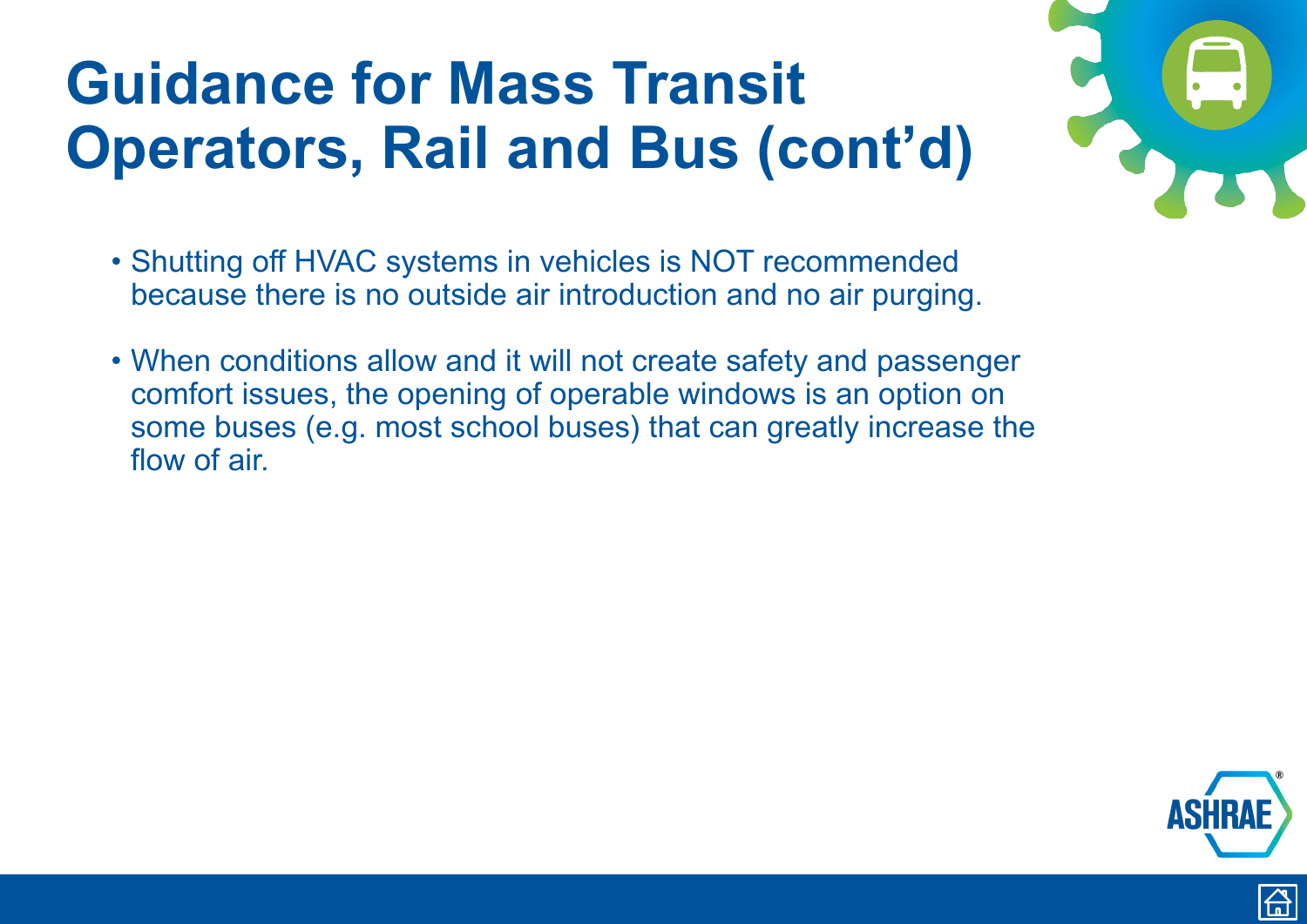- <span id="page-13-0"></span>• Changing to HEPA filters would potentially improve the removal of viruses from the passenger compartment, but this change could damage the HVAC equipment and void the warranty.
	- −Any filter type change should be coordinated with the system manufacturer and be sure that before and after total air flow is acceptable.
	- −Reduced air flow can cause coil icing, imbalanced/insufficient air flows, and upset overheat protection device operations.
	- −Additional information is available in the [guidance on filtration.](https://www.ashrae.org/technical-resources/filtration-disinfection#modes)
- Good maintenance practices should be followed with regard to filter replacement.
	- −Be sure that filters have not been left out and that they are not overdue for replacement.
	- −Return air grills and diffusers should be cleaned regularly.
	- −Following exposure to a suspected or confirmed COVID-19 positive individual, filters should be replaced as part of an overall vehicle deep cleaning procedure.





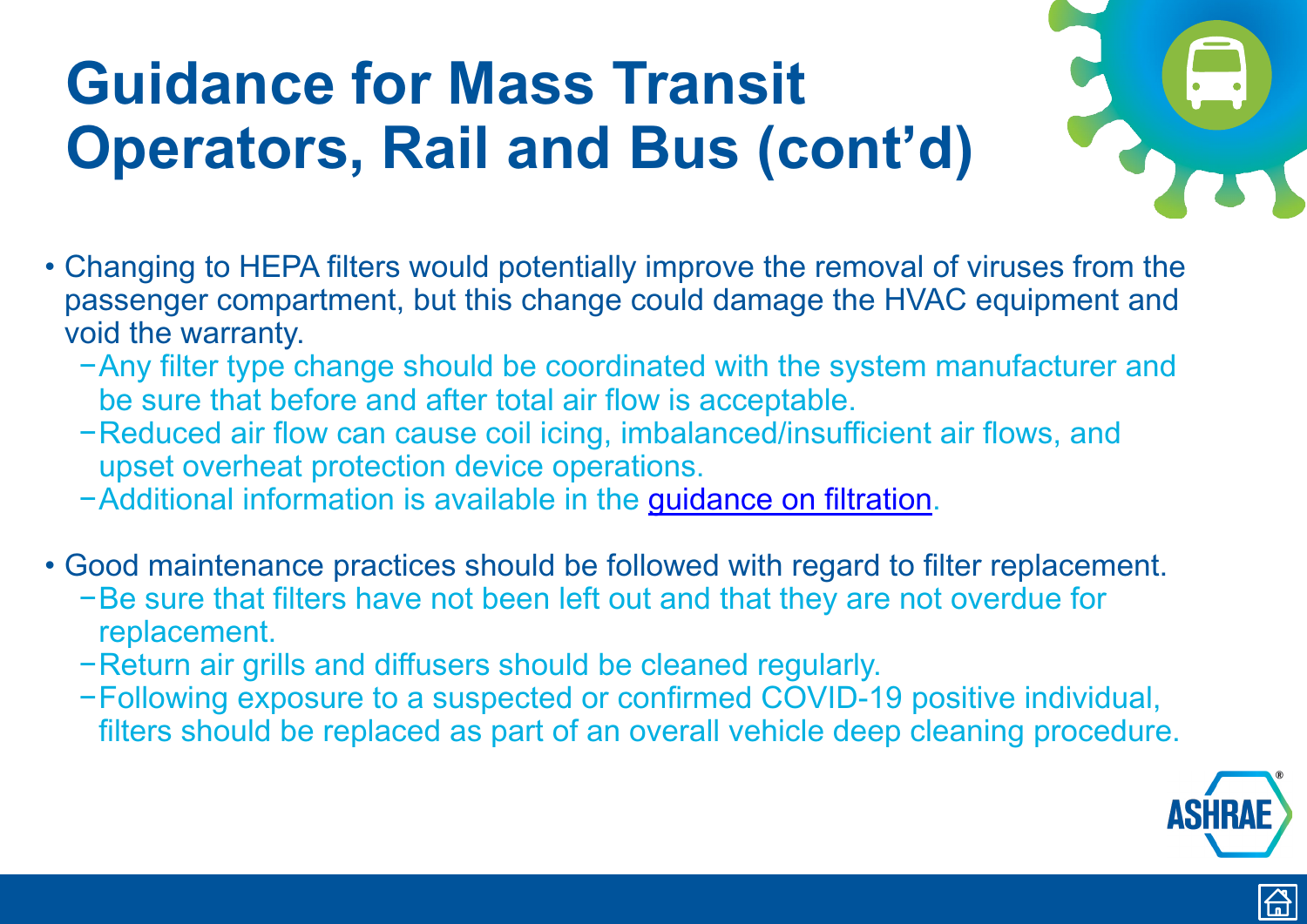- <span id="page-14-0"></span>• UV-C light is used as a disinfecting agent in numerous applications but is not recommended in this application.
	- −In order to be effective pathogens must be exposed for proper durations.
	- −Thus, UV-C can be used to prevent growth on static surfaces such as filters, coils etc. where residence times are lengthy.
	- −UV-C light can also cause break down of photosensitive materials and is potentially harmful to humans if they are directly exposed.
	- −Retrofitting of UV-C lights is therefore not to be taken lightly, and installation must be done according to manufacturer's recommendations only as part of a formal redesign effort.
	- −If already present, correct operation should be verified for maximum benefit.





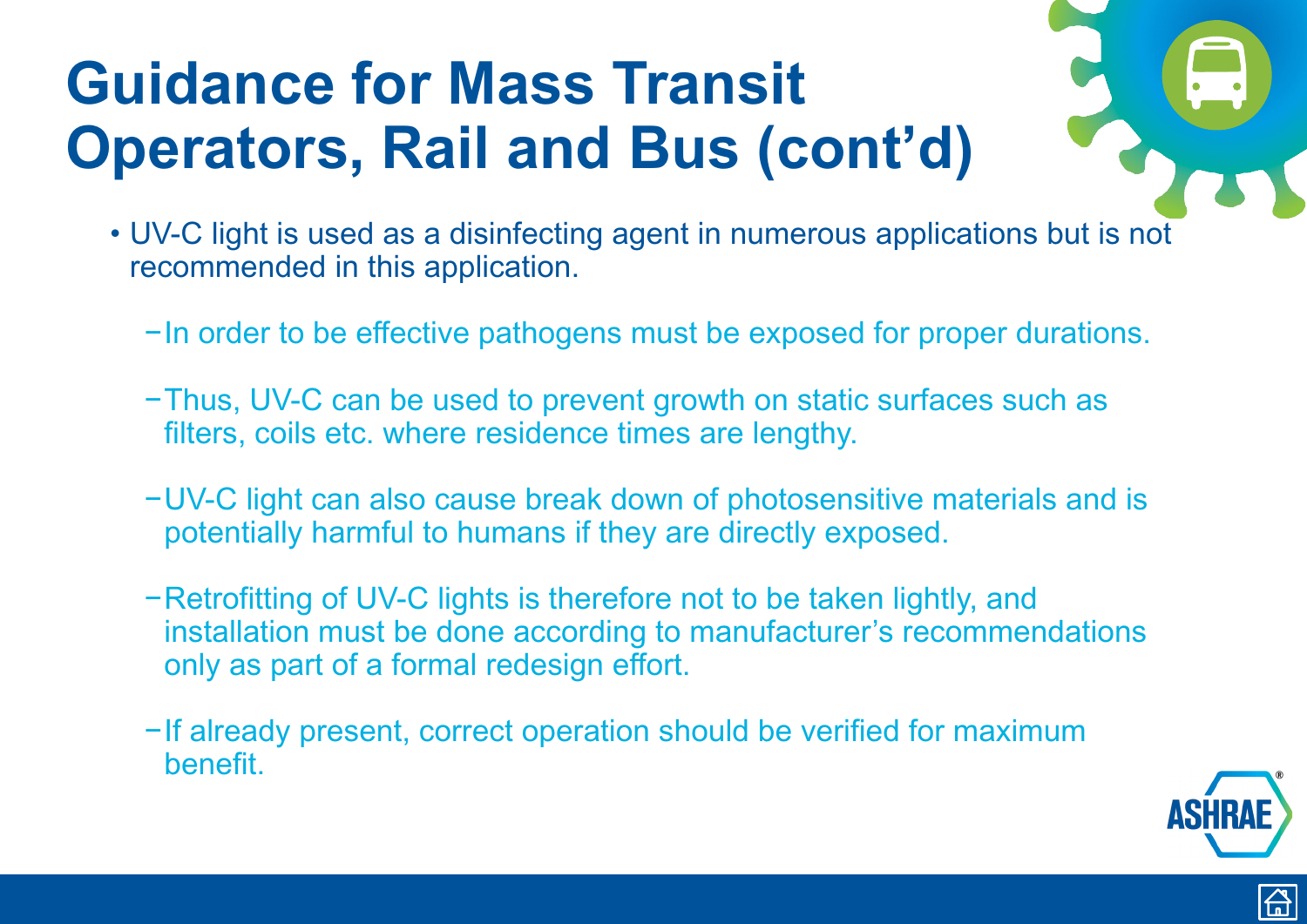### <span id="page-15-0"></span>**Guidance for Marine Passengers**

- Marine passengers are in very much like a typical hotel setting. As such, distancing measures are more easily accomplished than in other modes of transportation.
- However, the duration of the stay is typically greatly increased relative to other modes of transport and this creates different challenges.
- In general, follow the medical officer's advice.
- Stay isolated as much as possible, avoid touching common surfaces as much as possible, do not touch face and eyes, and do frequently wash hands.
- Large cruise ships will generally already have in place response procedures for infection control.
- Follow the direction of the ship's personnel in such situations.







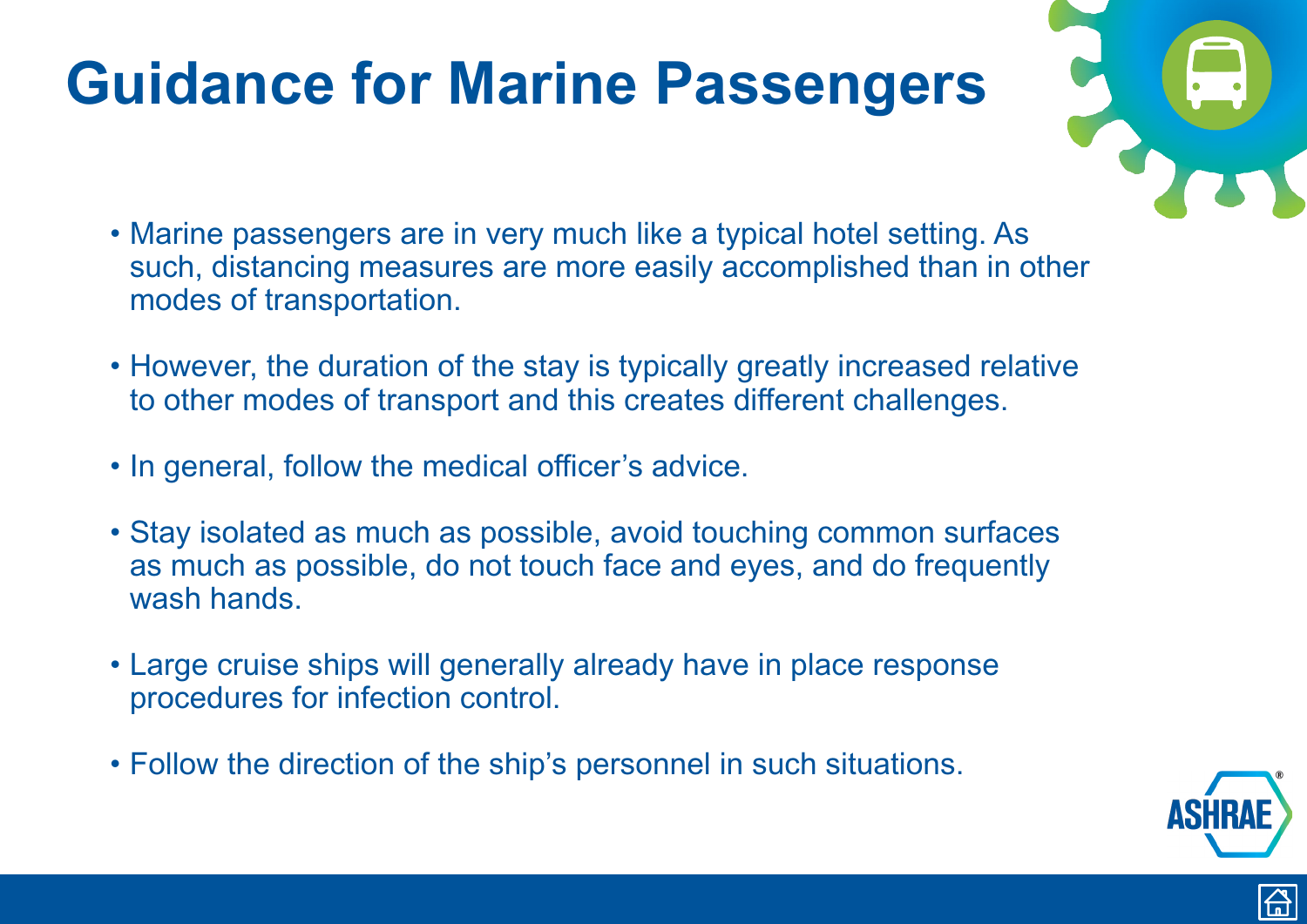### <span id="page-16-0"></span>**Guidance for Marine Passengers (cont'd)**

- If weather permits open windows or exterior doors if present to increase ventilation.
- Do not prop open interior berth doors to the hallways as unfiltered air exchange with common areas should be avoided as much as possible.
- Avoid standing or sitting for prolonged periods in drafty locations such as directly in line with air vents and diffusers.
- Do not interfere with air handling equipment such as blocking of vents with towels.





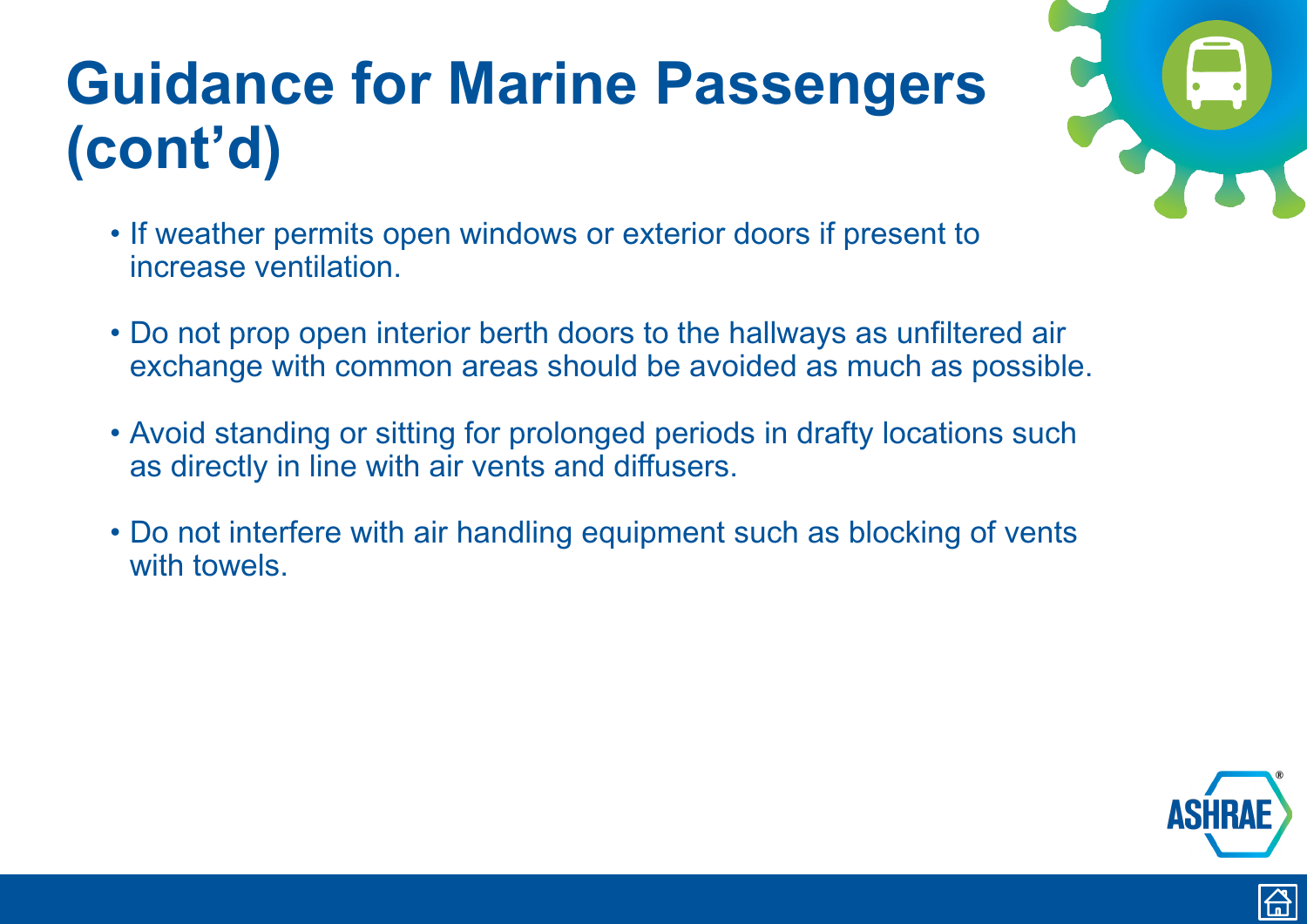### <span id="page-17-0"></span>**Guidance for Marine Operators**

- •The marine environment is quite different from other modes of transport in that passenger density is likely less, but also that duration of transport is significantly longer, on the order of days or weeks.
- •The opportunity for social distancing is greater, but the time factor increases opportunity for infection if it is present.
- Humidity is an obvious concern in maritime HVAC designs.
- •We have not directly considered military ship operations although some of the principles may apply.







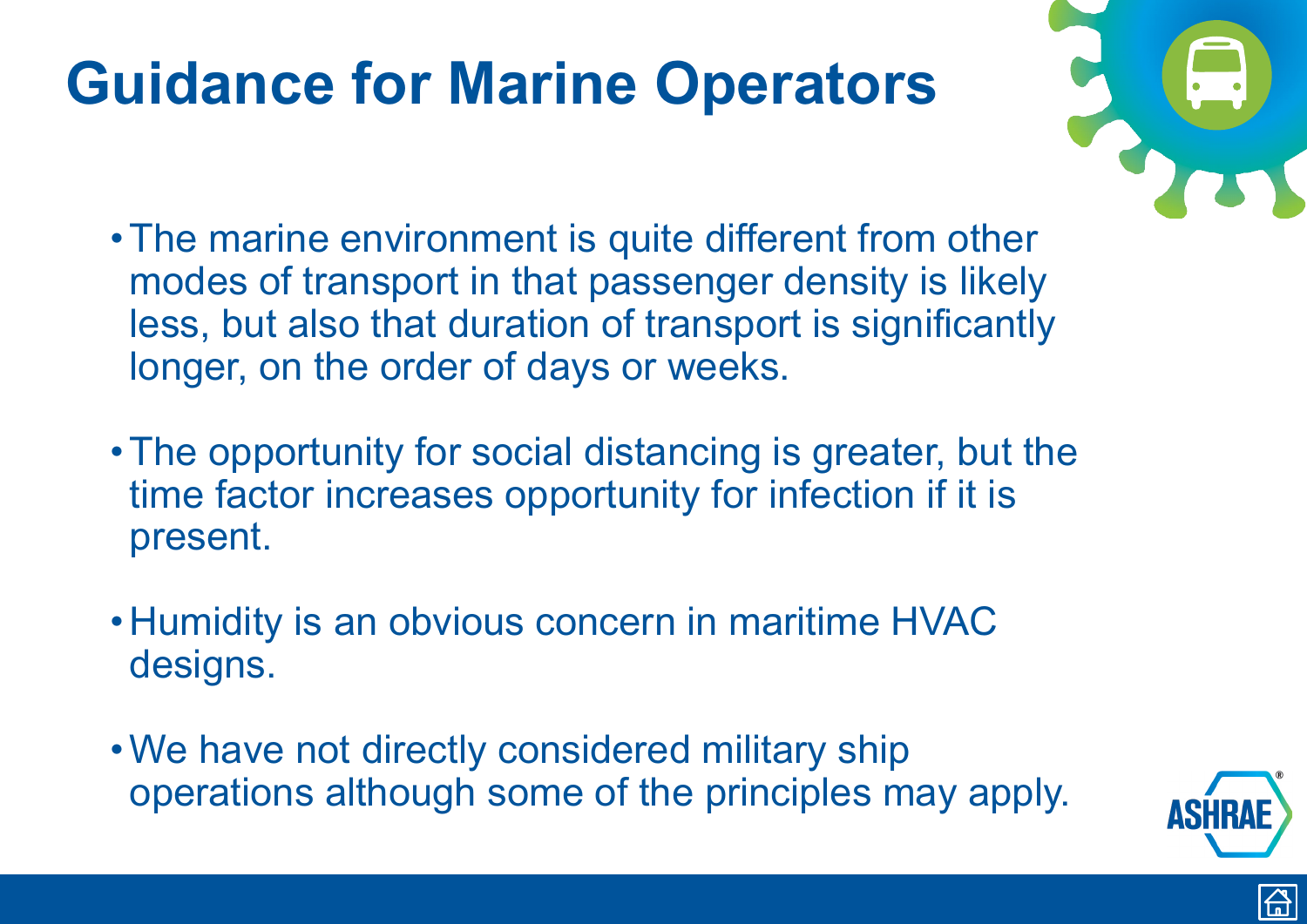- <span id="page-18-0"></span>• Hotel guidance measures can be found at the following websites produced by the government of Alberta and by the World Health Organization (WHO).
	- [−COVID-19 Public Health Recommendations for Hotels, Hostels, and](https://www.albertahealthservices.ca/assets/info/ppih/if-ppih-covid-19-environmental-guidance-for-hotels-kbk.pdf)  Inns
	- [−Operational considerations for COVID-19 management in the](https://apps.who.int/iris/bitstream/handle/10665/331638/WHO-2019-nCoV-Hotels-2020.1-eng.pdf)  accommodation sector
- It is expected that these protocols will closely resemble those already in place for generalized and specific infection control aboard ships.





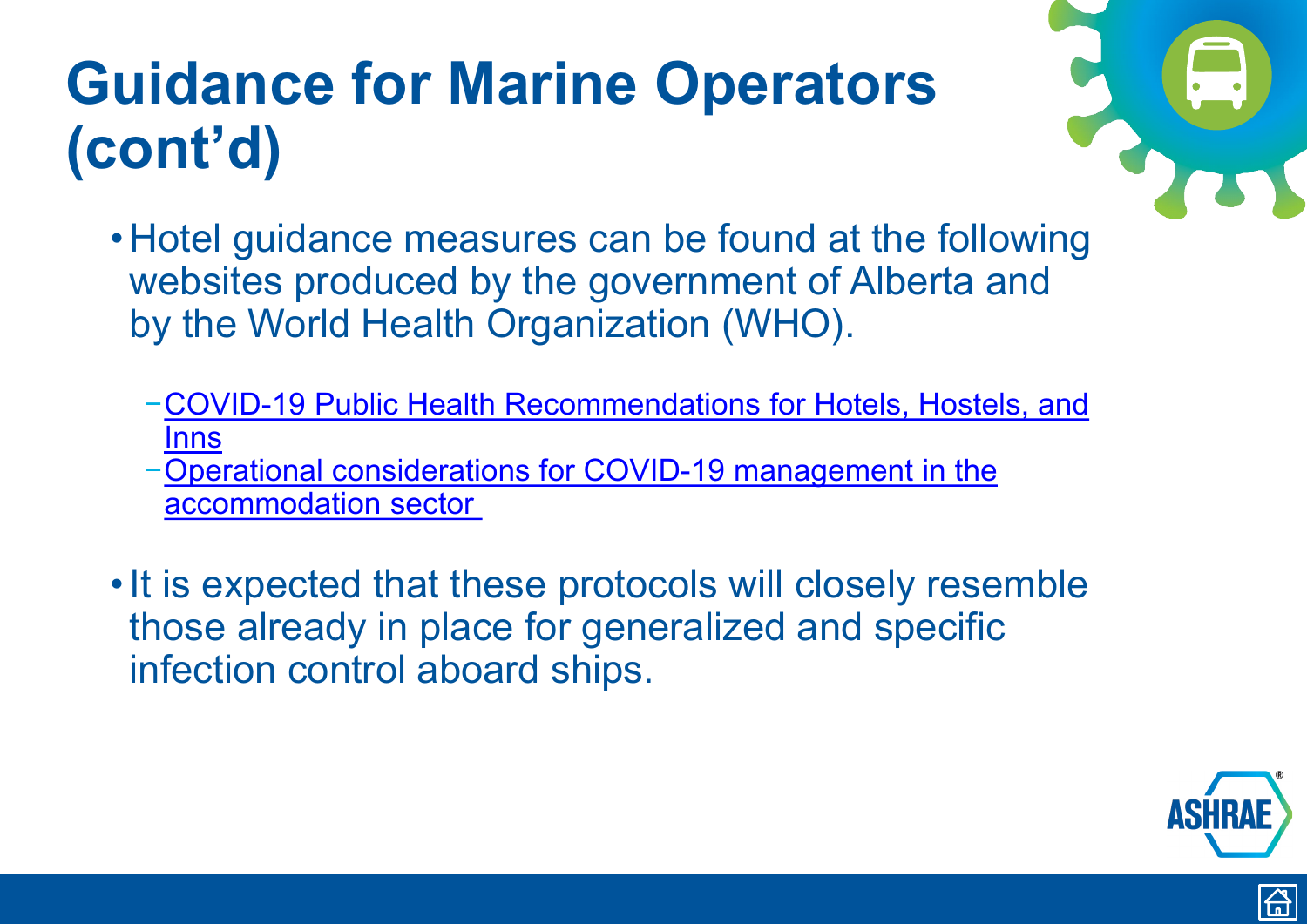- <span id="page-19-0"></span>• Marine HVAC applications often have relative humidity (RH) controls not present in other modes of transport.
	- −Normally RH is set low enough to inhibit mold growth.
	- −Bacteria also demonstrate reduced viability at low humidity levels vs high humidity.
	- −However, it has been shown that some viruses decay more rapidly at intermediate humidity's, between 40 and 60% RH.
	- −Further studies cite an RH of 50 to 55% RH is not only beneficial to reduced viral transmission but is also enhancing the immune response to infection.
	- −It would be wise to ensure that system humidifiers are operational, and that their set-points be increased, within the manufacturer's recommended window, towards the 50 to 55% RH target.





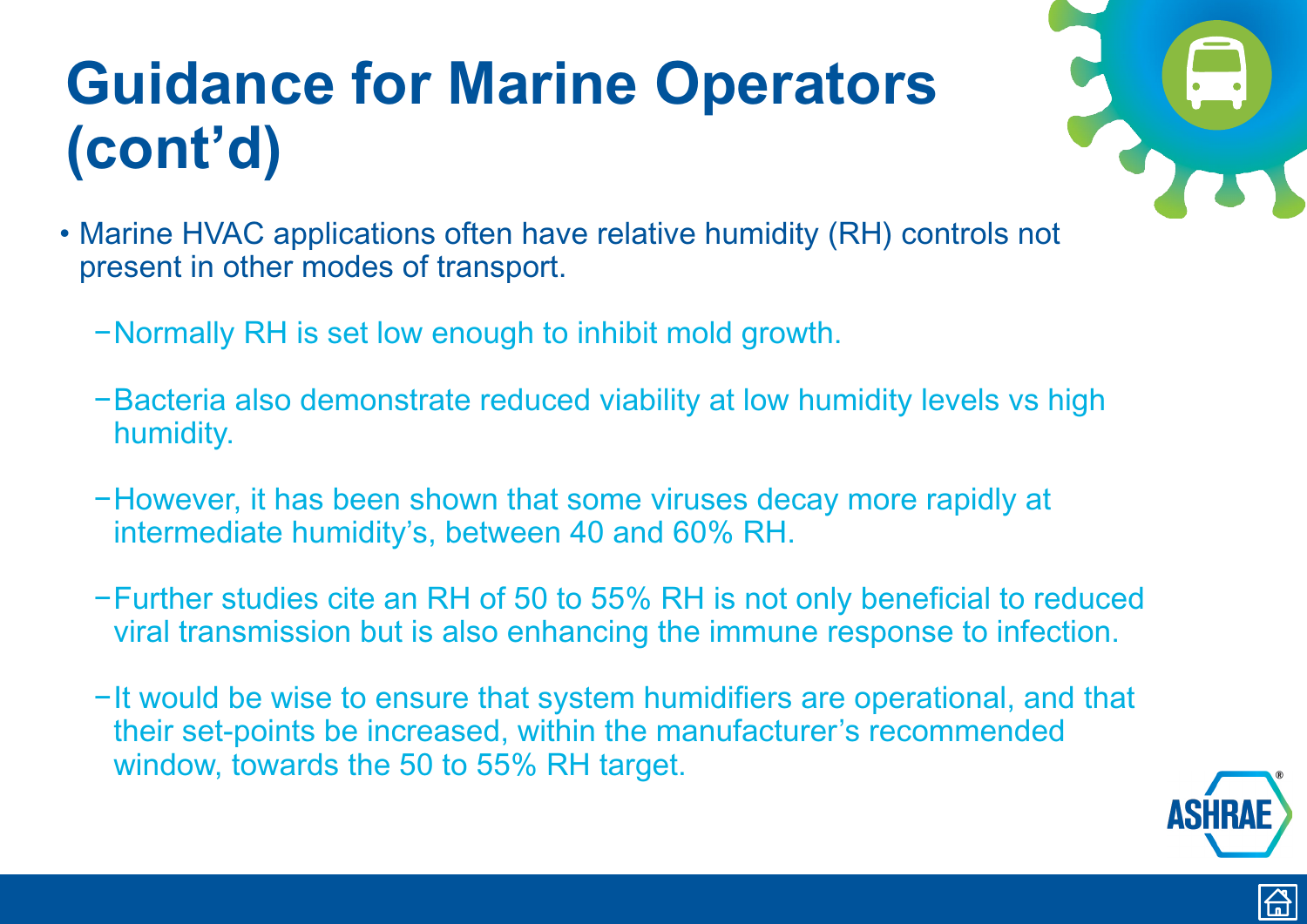- <span id="page-20-0"></span>•Some marine HVAC plants allow for balancing of outside air vs recirculation.
	- −Obviously, increasing outside air and minimizing recirculation, within manufacturer's tolerances, will reduce the risks of recirculation of pathogens within the ship.
	- −Total elimination of recirculation may not be possible.
	- −As marine journeys can be lengthy, passenger comfort is correspondingly more important than in many other modes of transport where trip durations can be significantly shorter and lack of comfort may be more tolerable.





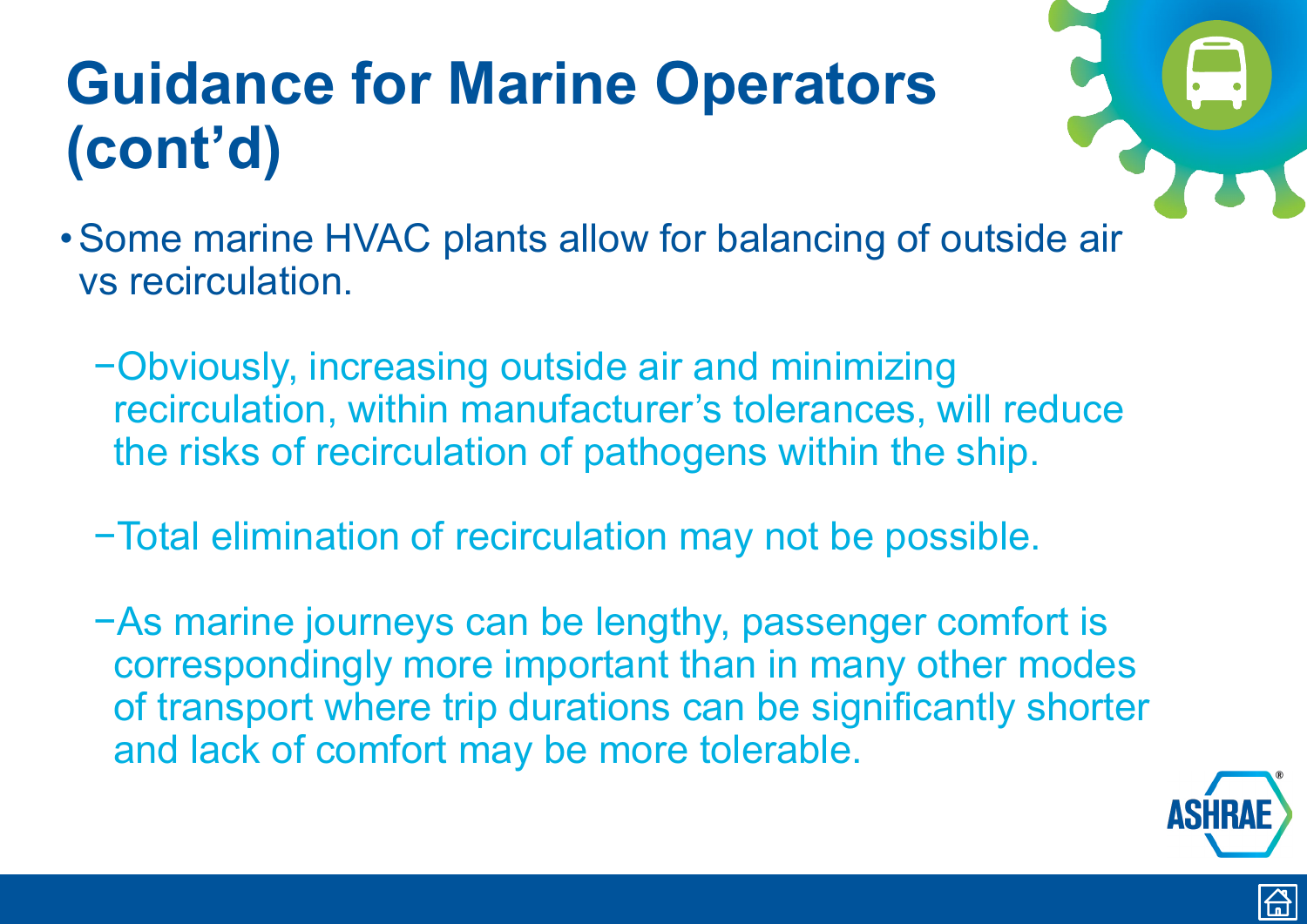- <span id="page-21-0"></span>• Filtration of both outside air and any recirculated air is important.
	- −Filters may have been removed or forgotten at some point in time.
	- −Ensure that proper filters are installed in all air handling units, and that installation techniques are followed.
	- −In some cases, this may include taping of joint areas to prevent bypass.
	- −Do NOT replace lower performance level filters with higher performance level filters such as HEPA type filters without consultation with the original equipment manufacturer.
	- −HEPA filters typically have greater pressure losses and this may compromise air distribution and reduce air flows to the point of creating alarm conditions.
	- −This can include freezing of coils, over heating safeties on heating systems, flow switch trips etc., which may cause equipment damage and void manufacturer's warranties. HEPA filtration, if undertaken, should be considered as any other major redesign would be, and planned carefully by experts in the field and executed as a formal refit.
	- −Additional information is available in the [guidance on filtration](https://www.ashrae.org/technical-resources/filtration-disinfection#modes).





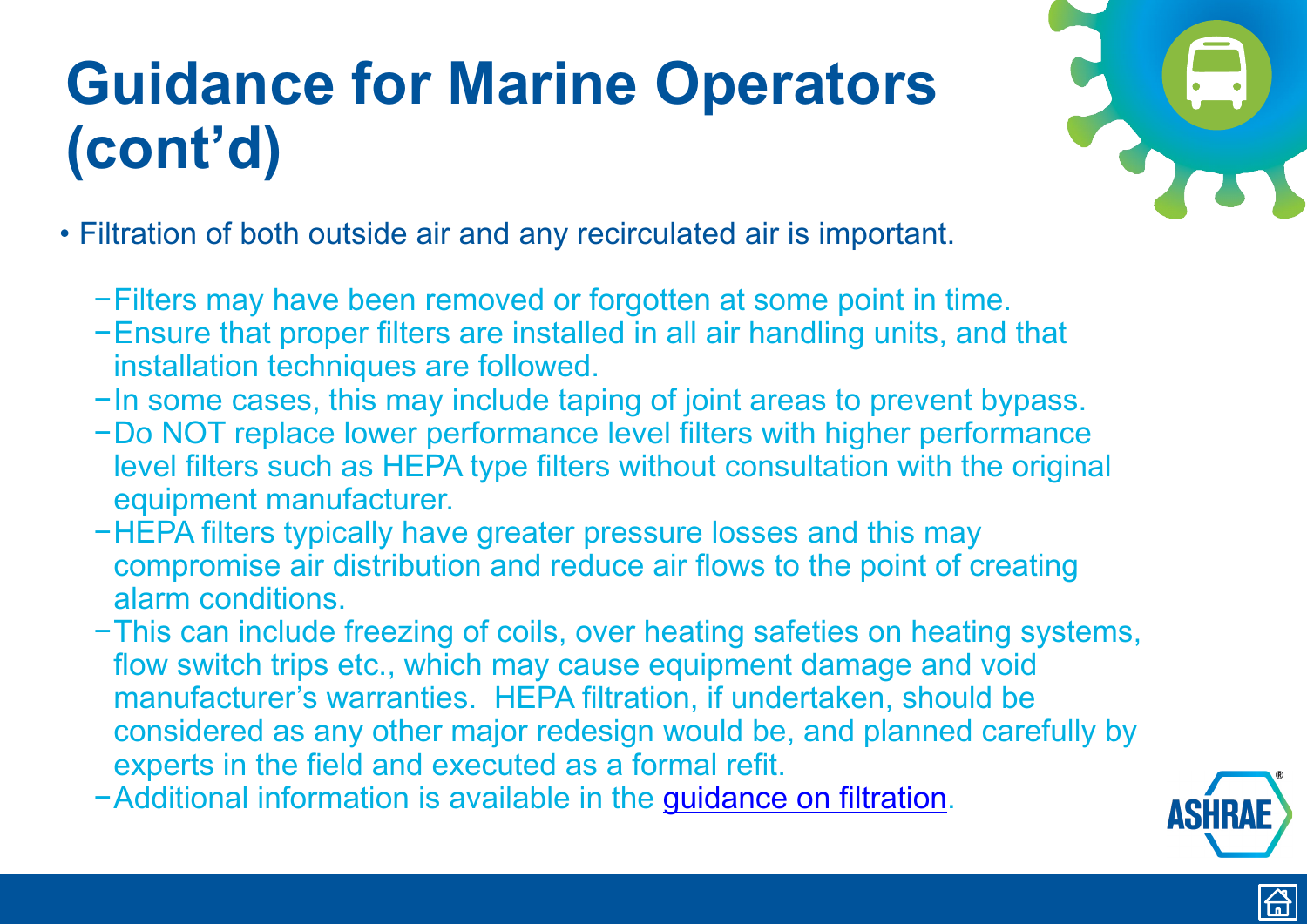- <span id="page-22-0"></span>• UV-C light is used as a disinfecting agent in numerous applications.
	- −In order to be effective pathogens must be exposed to UV-C for proper durations.
	- −UV-C can be used to prevent growth on static surfaces such as filters, coils etc. where residence times are lengthy.
	- −UV-C light can also cause break down of photosensitive materials and is potentially harmful to humans if they are directly exposed.
	- −Retrofitting of UV lights is therefore not to be taken lightly, and installation must be done according to manufacturer's recommendations only as part of a formal redesign effort.
	- −If already present, correct operation should be verified to achieve maximum benefit.



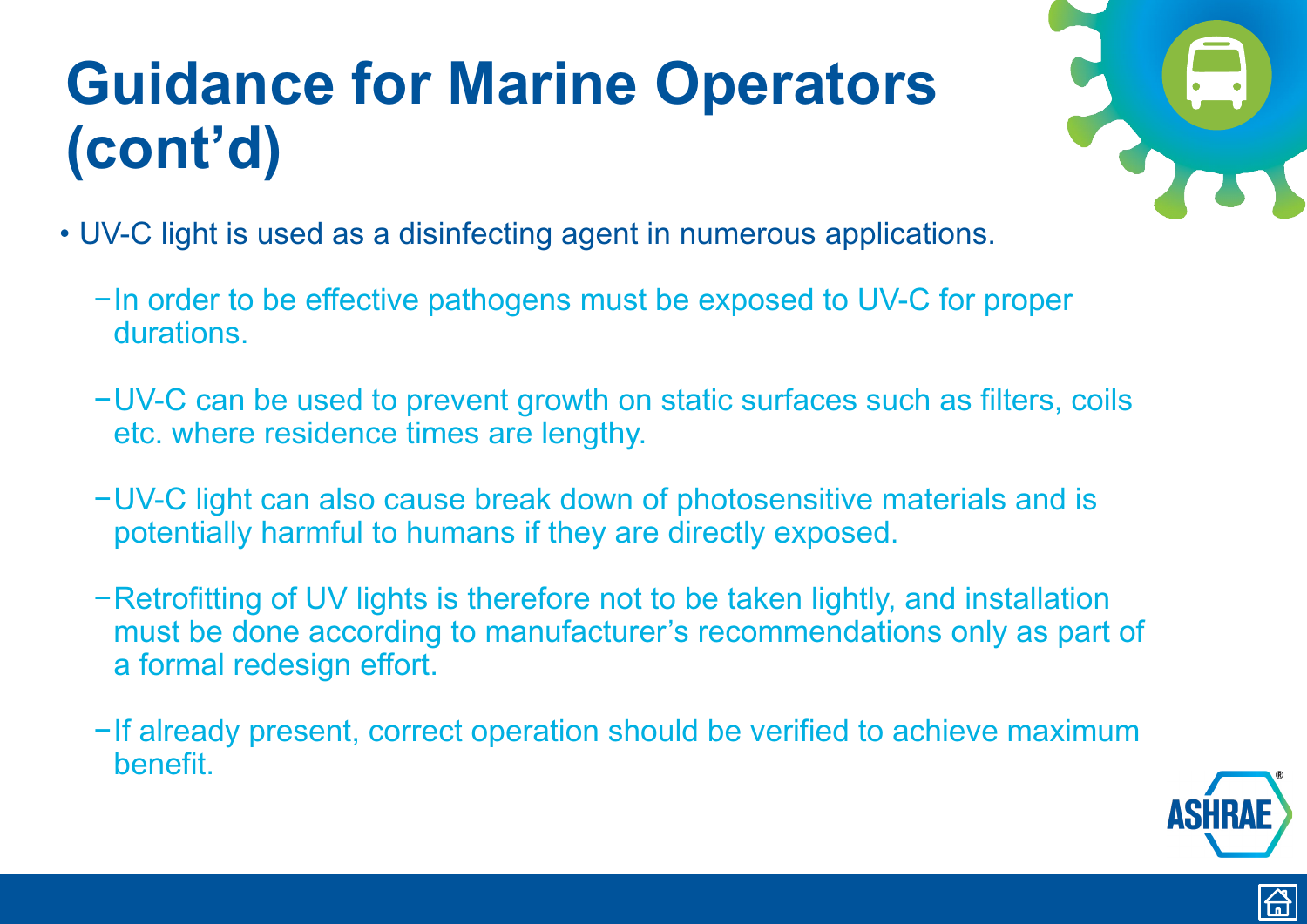### <span id="page-23-0"></span>**Guidance for Air Passengers**

- It is recommended that passengers wear face masks.
- There are good reasons unrelated to the Environmental Control Systems (ECS) for wearing face masks (e.g. potential reduction of person-to-person transmission). However, they also work with the ECS to reduce the risk of transmission.
- First, the face mask will catch some of the virus containing droplets and prevent them from getting into the air.
- The ventilation system starts with a lower droplet load and the resulting concentrations will be proportionately lower as the ventilation removes some of the remaining droplets.
- Those droplets that do escape the mask and the associated air will have much less momentum especially in comparison to uncovered cough and sneezes. This lower momentum reduces the initial spread of the viruses and enhances the ability of the ECS to remove them before they spread as far as they would otherwise.





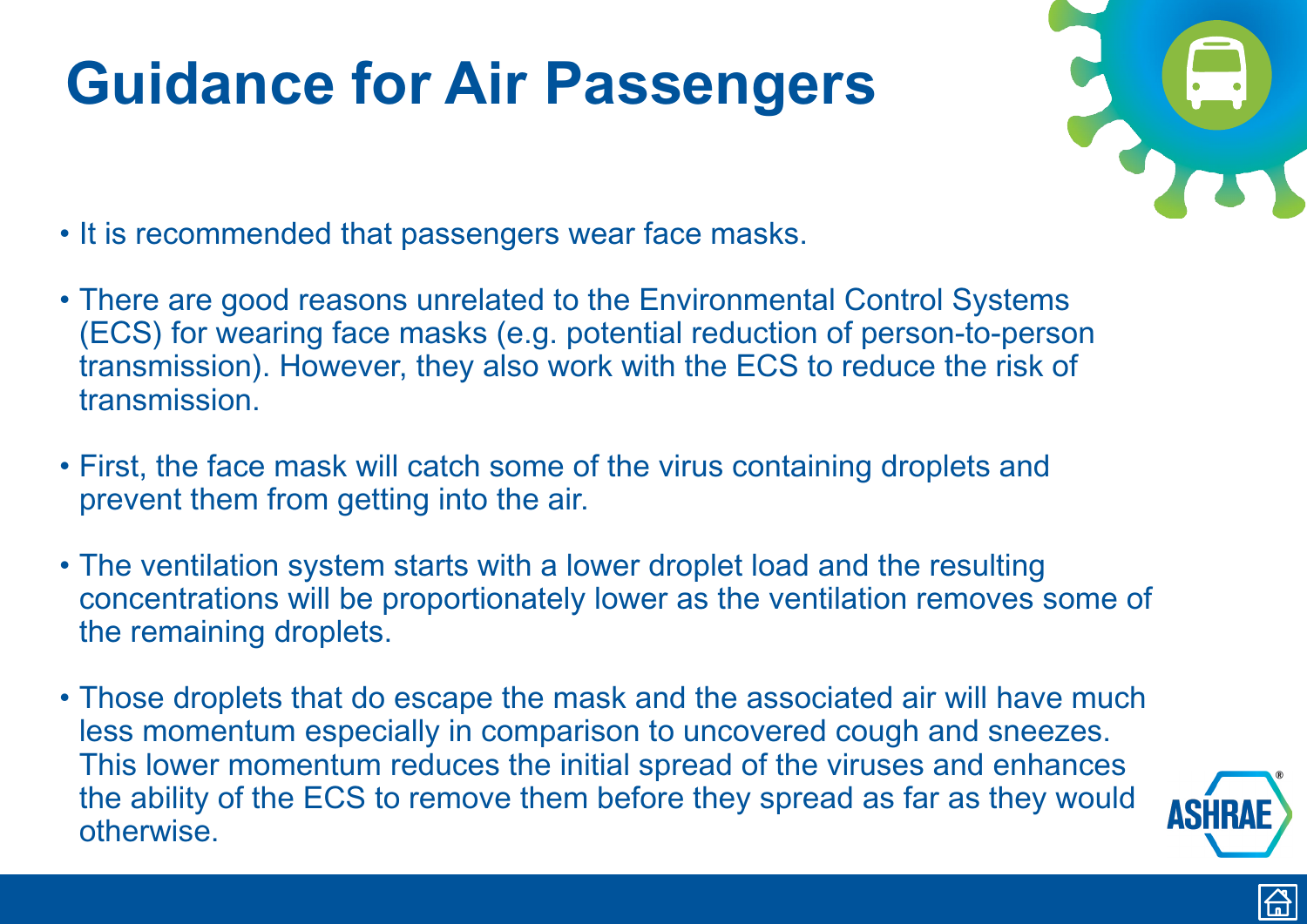# <span id="page-24-0"></span>**Guidance for Air Passengers (cont'd)**

- Personal air outlets (PAO) do not add a lot to total airflow to the cabin, typically about 2 cfm (0.9 L/s) when fully open per PAO.
- In some designs the PAO flow is offset by reductions in the main air supply flow.
- The PAO is supplied from the mix manifold on most aircraft and, thus can be expected to provide virus free air at the nozzle.
- The jet of air generated entrains cabin air and, by the time it reaches the breathing zone, it is mostly cabin air.
- Thus, PAOs do not provide an "air shield" that protects the passenger from viruses in the air. Laboratory studies have shown that PAO use can increase or decrease exposure depending upon the location of the infected person and other factors.
- While it is difficult to predict the effect for a given seat on a given aircraft, the laboratory studies show that, on the average, PAOs do provide some modest reduction of exposure.
- It is not necessarily recommended that all passengers use PAOs but their use should not be discouraged.





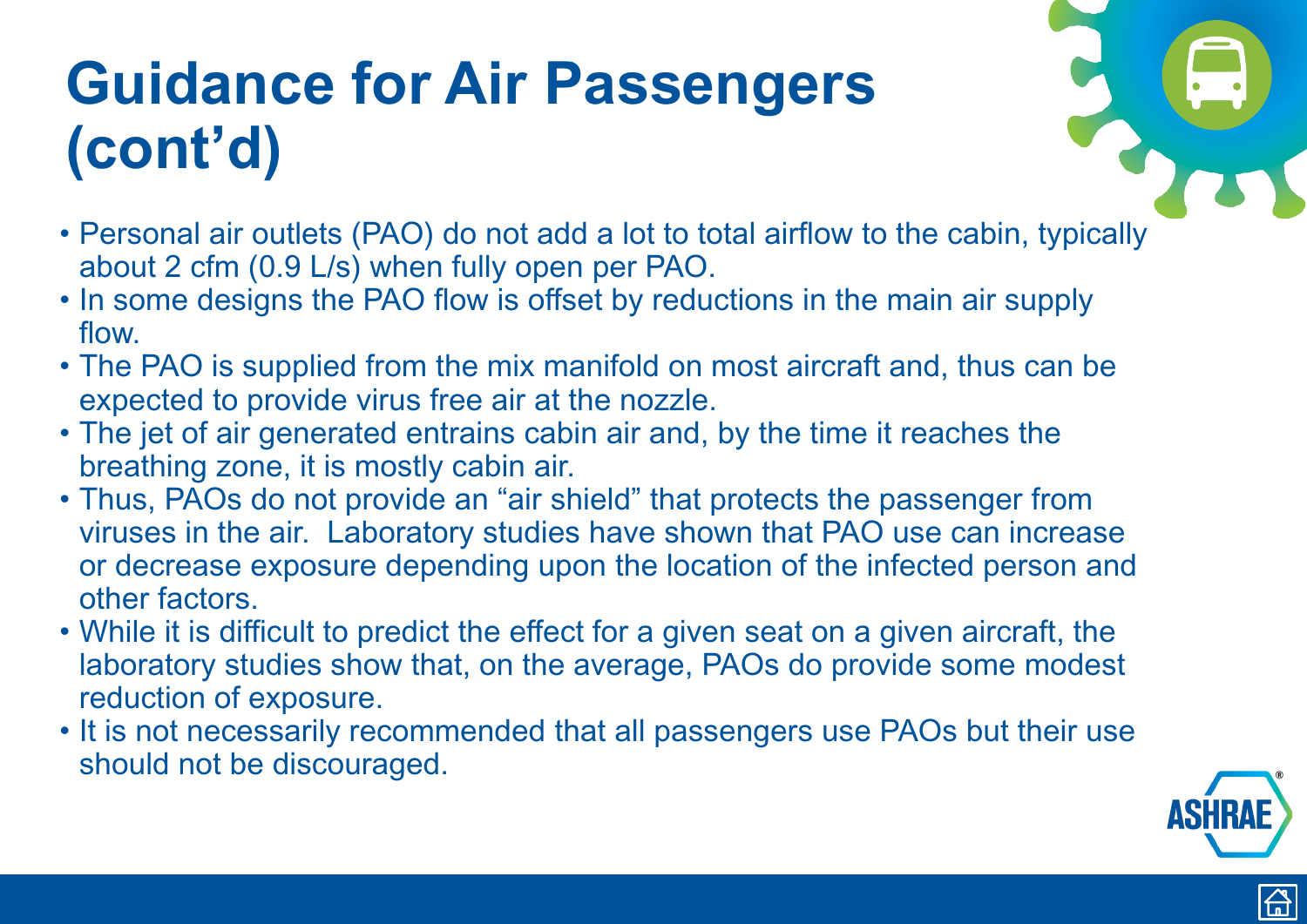### <span id="page-25-0"></span>**Guidance for Air Operators**

- •Aircraft cabins present an especially challenging environment because of the very high occupant density in a fully loaded aircraft.
- •People are seated immediately adjacent to each other for extended periods of time in a confined space.
- However, aircraft cabins have high ventilation rates which remove airborne droplets quickly and minimizes the duration of the exposure from a one-time release (e.g. a cough).
- The details of the aircraft ECS vary somewhat between makes and models but the general design is similar for nearly all airline aircraft.





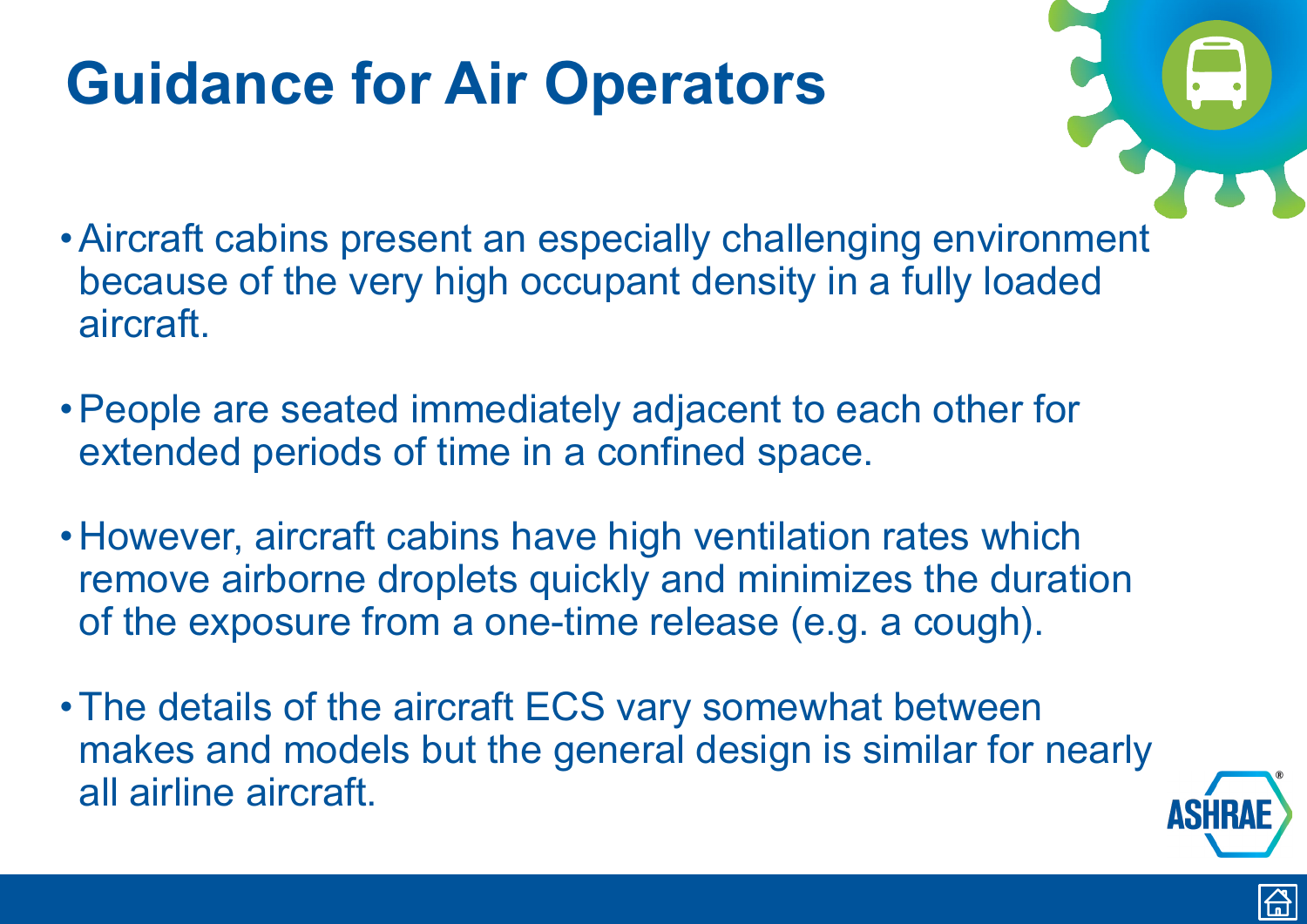<span id="page-26-0"></span>• Outside air from the air-conditioning packs flows to a central mix manifold.

- −Additionally, cabin air from the cabin exhaust is supplied to the mix manifold after passing through filters.
- −Air from the mix manifold is then distributed throughout the cabin using one or more linear air supply diffusers that run the length of the cabin.
- Essentially all airline aircraft use HEPA filtration on the recirculation air.
	- −HEPA filters have demonstrated good virus removal efficiency; however, the ability of the HEPA filters to remove viruses and other particles is directly related to the airflow through the filter.
	- −Aircraft with HEPA recirculation filters should be operated with the Recirculation System ON in order to maximize the filtration of cabin air, according to the manufacturers specifications.
	- −Additional information is available in the [guidance on filtration](https://www.ashrae.org/technical-resources/filtration-disinfection#modes).





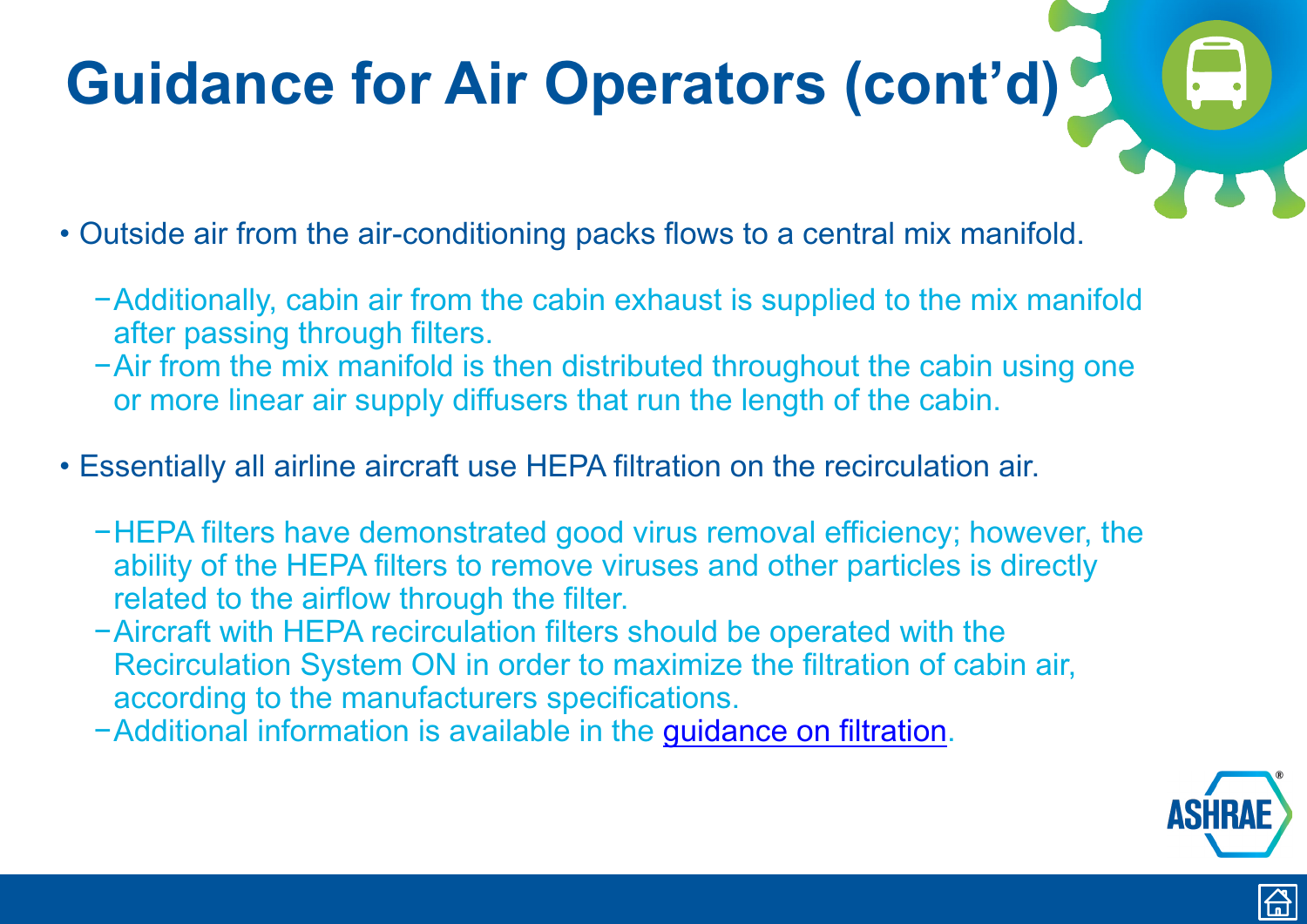- <span id="page-27-0"></span>• Aircraft design, modification and operation are highly regulated and even minor modifications require expensive and time-consuming regulatory approval.
- Additionally, the systems are highly engineered and integrated and any modifications require extensive engineering analysis and testing.
- For these reasons, **modifications to aircraft ECS are NOT recommended as a short-term response to COVID-19 concerns and emphasis is therefore on operation measures that can be taken.**





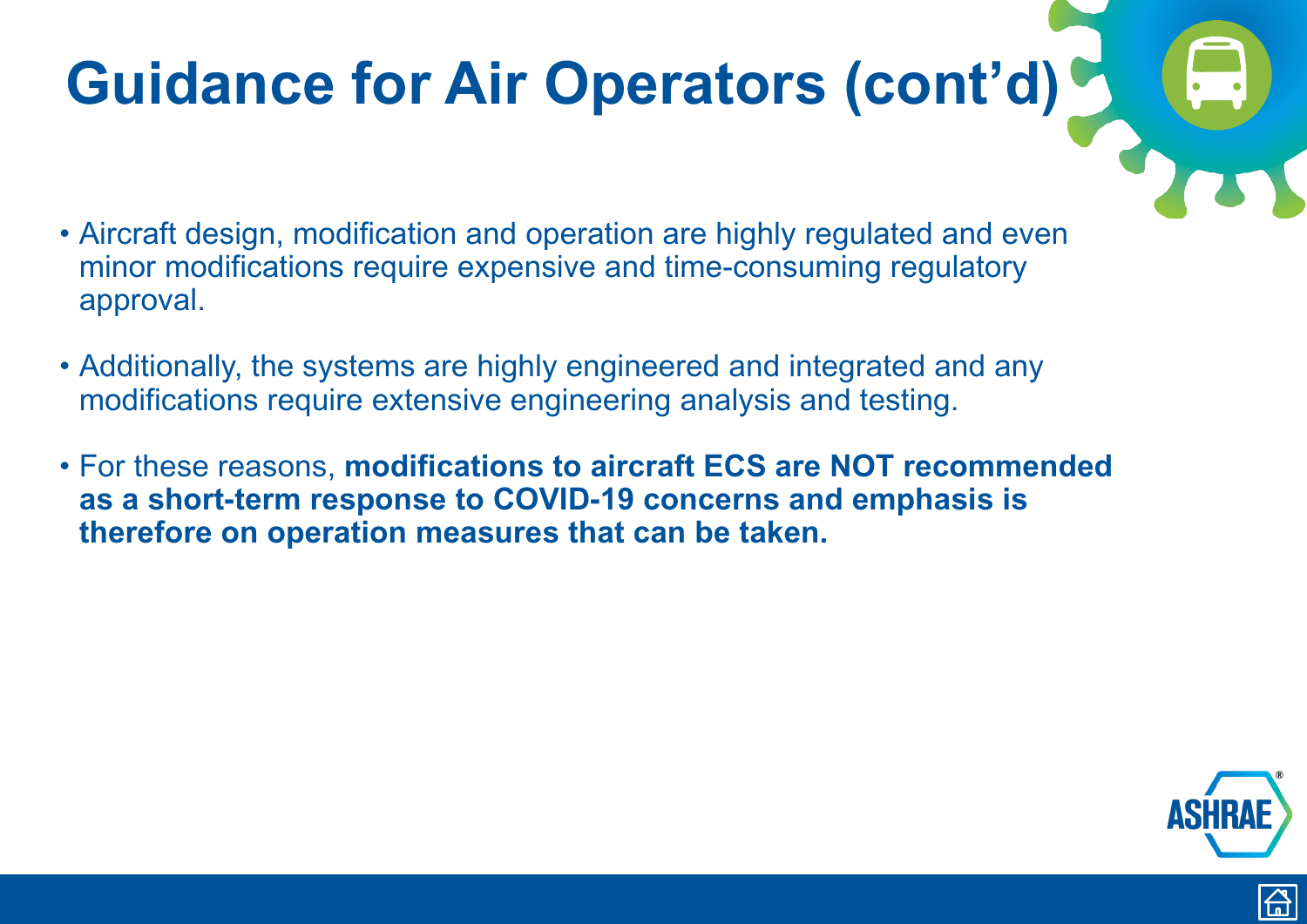- <span id="page-28-0"></span>•First and foremost, the aircraft ECS should be maintained and tested to ensure that all components are functioning properly and performing as designed.
- •Any problems with the ECS that may reduce airflow will reduce its effectiveness in mitigating disease transmission.
- It is important that the cabin is, not only, supplied an appropriate amount of ventilation air but that it is also distributed uniformly throughout the cabin.
- Air flow measurements should be made along the length of the cabin to confirm that air is being properly distributed and corrective action taken where indicated.







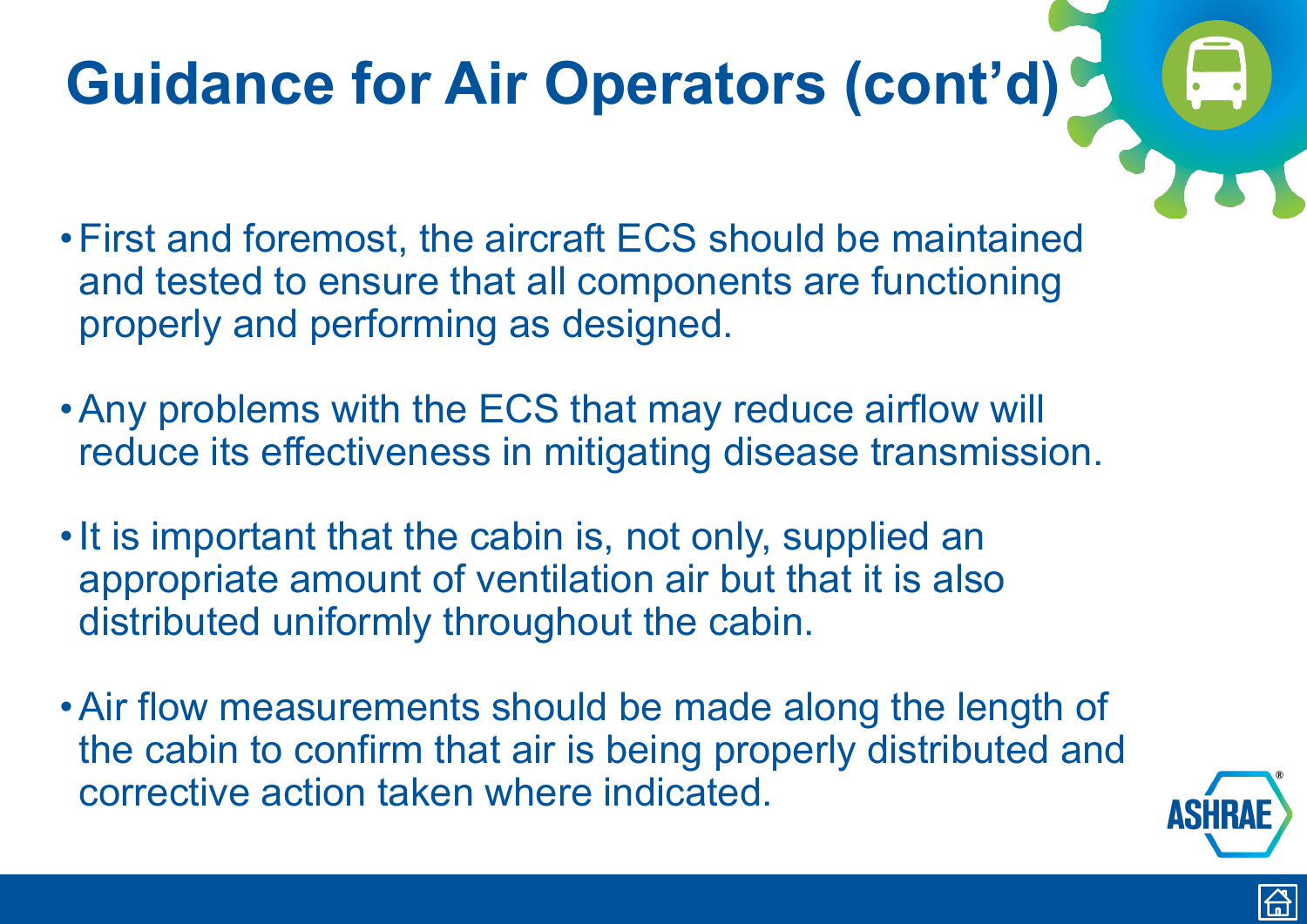- •ANSI/ASHRAE Standard 161-2018, *Air Quality within Commercial Aircraft*, specifies a minimum of 15 cfm (7.1 L/s) per person of supply air in flight and recommends 20 cfm (9.4 L/s).
- •Aircraft ECSs are designed based on a fully loaded cabin.
- •Even though these requirements may be met with reduced airflow to the cabin when partially loaded, it is recommended that the ECS be operated at fully loaded design flows even when partially loaded to obtain the maximum benefit from the ventilation and reduced loading.





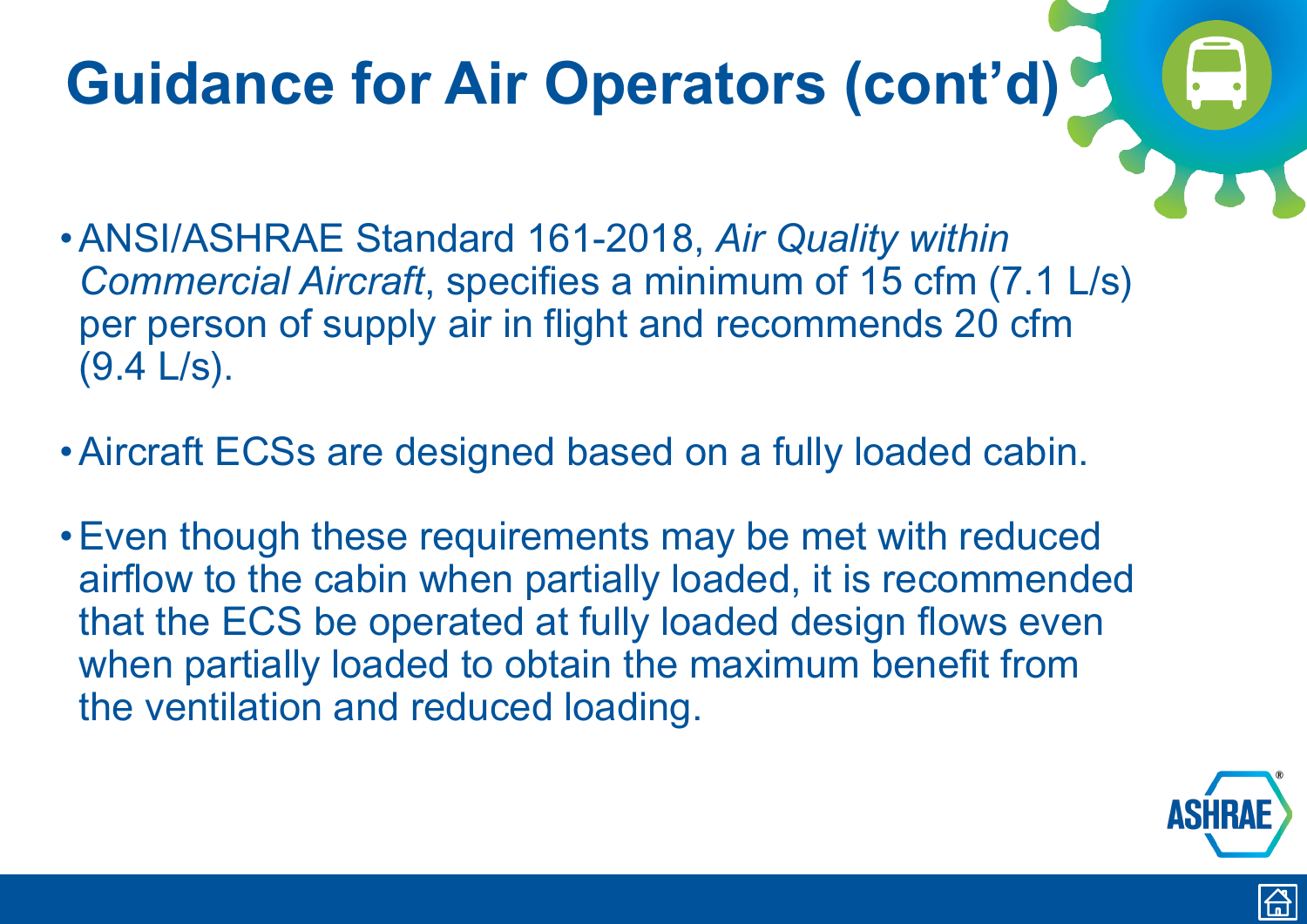- Certain normal operations require the ECS to be shut down or at least the outside air source to be shut off when passengers are onboard, e.g. engine starting, de-icing, switching to ground source air, etc.
	- −Because of the confined space, contaminants in the air including droplets containing viruses if a source is present, can build up quickly when there is no ventilation. Even 5 minutes without an operating ECS can result in substantial increase in air contaminants.
	- −ASHRAE Standard 161-2018 specifies that these periods be kept as short as feasible. In response to COVID-19 concerns, extra vigilance should be exercised to minimize the time the ECS is shut down when the cabin is occupied.
	- −When feasible, the ECS should continue to be operated in recirculation mode when outside air must be shut off.
	- −ASHRAE Standard 161-2018 specifies 30 minutes as the maximum time the ventilation can be shut off or reduced when the cabin is occupied.
	- −Much shorter limits should be observed in response to COVID-19 concerns to the extent feasible.





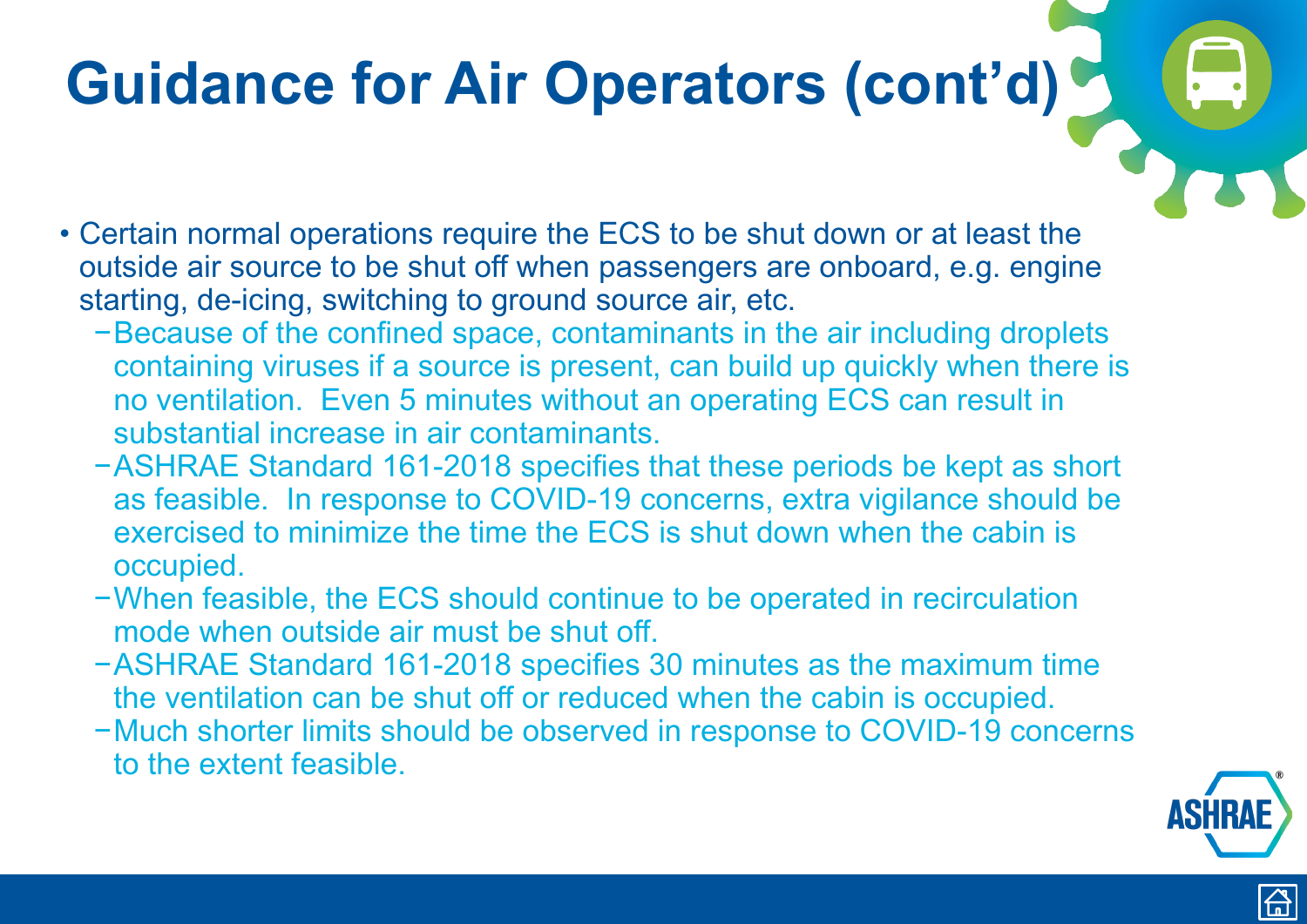- <span id="page-31-0"></span>•Any operation with reduced ventilation airflow should be avoided.
	- −For example, if single pack operation results in reduced airflow, it should be avoided even when allowed by regulation.



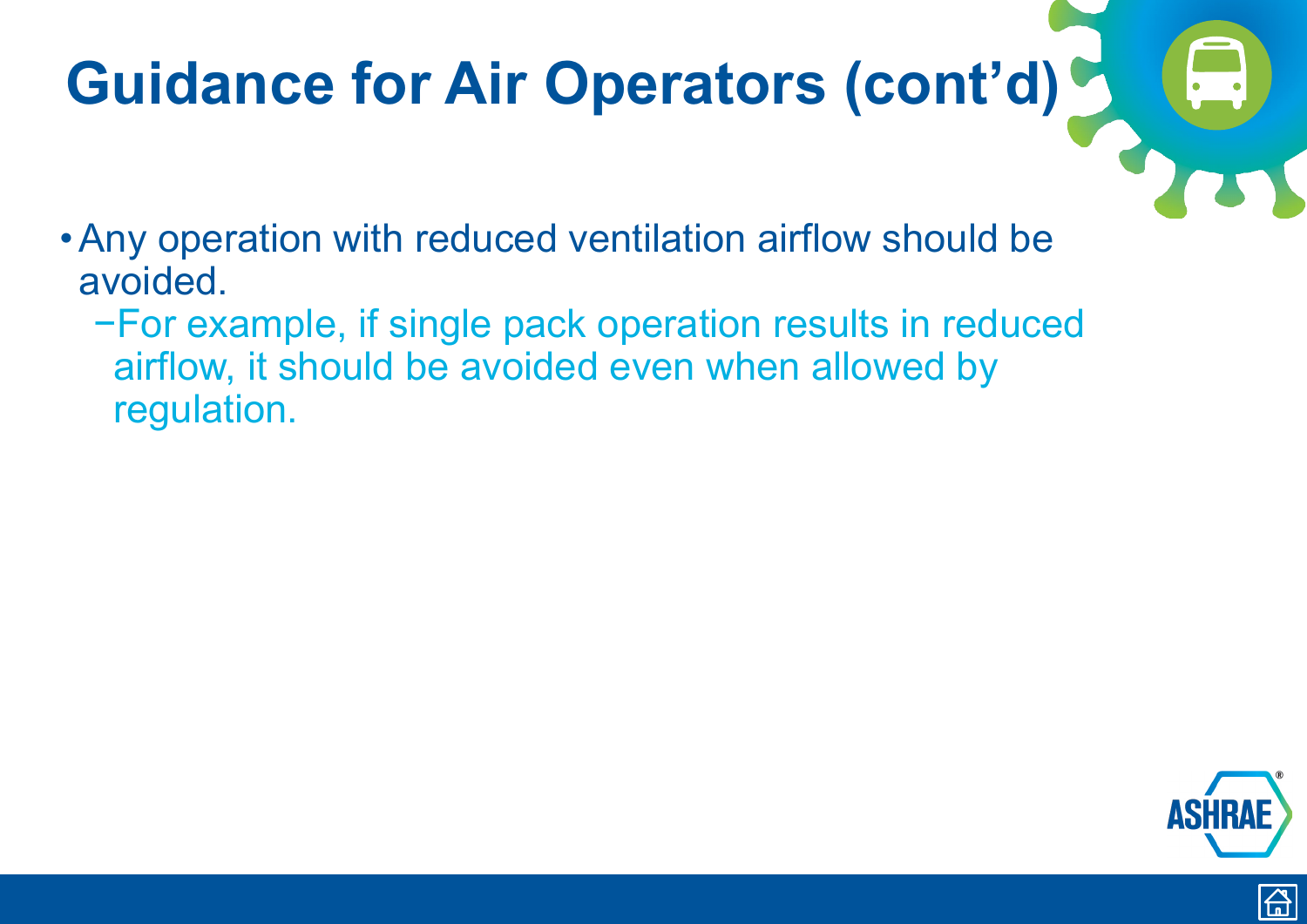- <span id="page-32-0"></span>• Distancing (e.g. empty seats between passengers) is likely to be employed for non-ECS related transmission mitigation such as direct contact and surfaces.
	- −These measures will also enhance the ability of the ECS to reduce droplet concentrations from an infection source before they reach other passengers.
	- −However, distancing alone is unlikely to eliminate airborne exposure.
	- −Laboratory measurements and limited infection data from aircraft indicate airborne exposure can occur for several seats in all directions, front and back, right and left, from an infected person.
	- −In one documented flight with SARS transmission, an infection occurred 7 rows in front of the source persons.
	- −However, the probability of infection dropped off rapidly with distance from the source person.
	- −Laboratory measurements, modeling studies, and infection data, show that the highest risk location is the seat immediately in front of the source.
	- −If empty seats are used to increase spacing, staggered seating should be considered to avoid placing people directly in front of one another.
	- −These data are all based on no face mask being worn.
	- −It is not known how the use of a face mask might affect the results, but it is unlikely that staggered seating would have any negative effect on exposure.





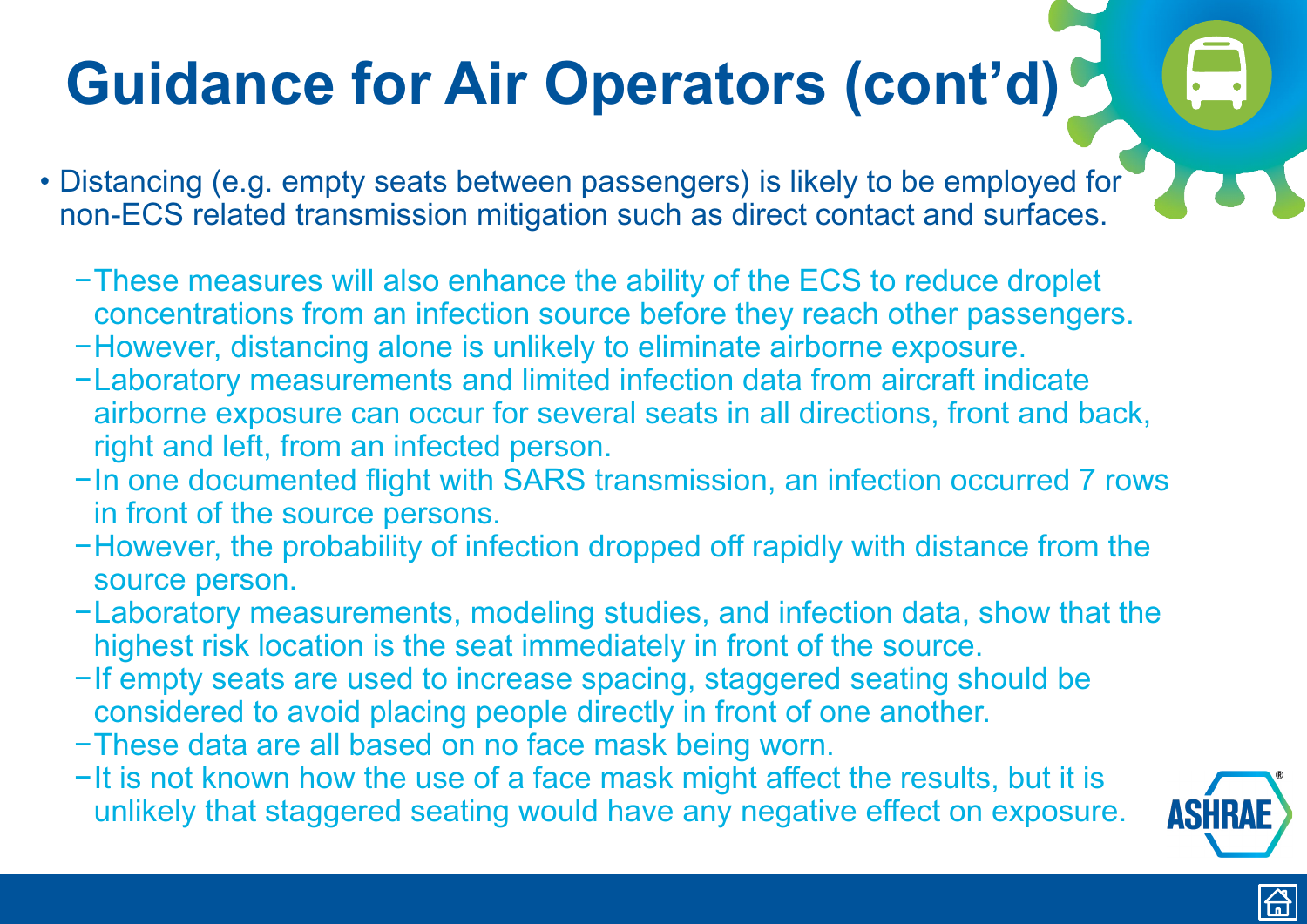- <span id="page-33-0"></span>• It is likely that airlines will adopt loading and deplaning procedures that will minimize passenger mingling, e.g. back to front loading.
- •The benefits of these procedures are enhanced by the nature of the aircraft ventilation.
- •Passengers will walk through unloaded portions of the aircraft, and thus through more-or-less contaminant free air, on the way to and from their seats.
- Once at their seats, they will be in comparatively close proximity only to the same passengers that will be in close proximity the rest of the flight.





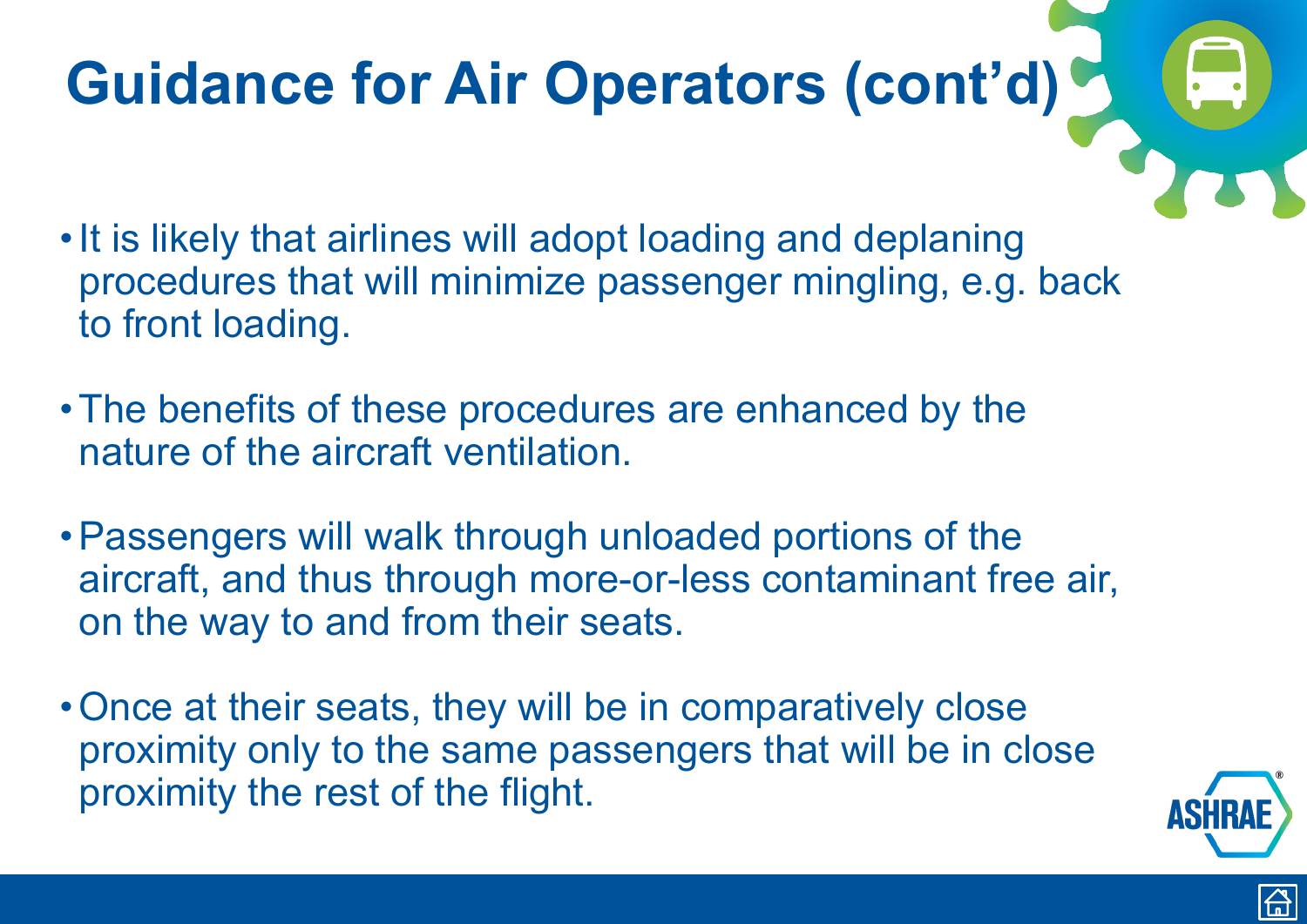- <span id="page-34-0"></span>• Data have shown the relative humidity in the range of 40%- 60% results in the most rapid decline in airborne virus viability.
	- −In flight, relative humidity in aircraft cabins is typically below 30%.
	- −The vast majority of airline aircraft do not have humidification capability.
	- −If it is available, increasing the humidity may provide a benefit.
	- −Any humidification should observe aircraft manufacturer guidance as elevated humidity in aircraft cabins has the potential to create safety concerns unrelated to disease transmission.





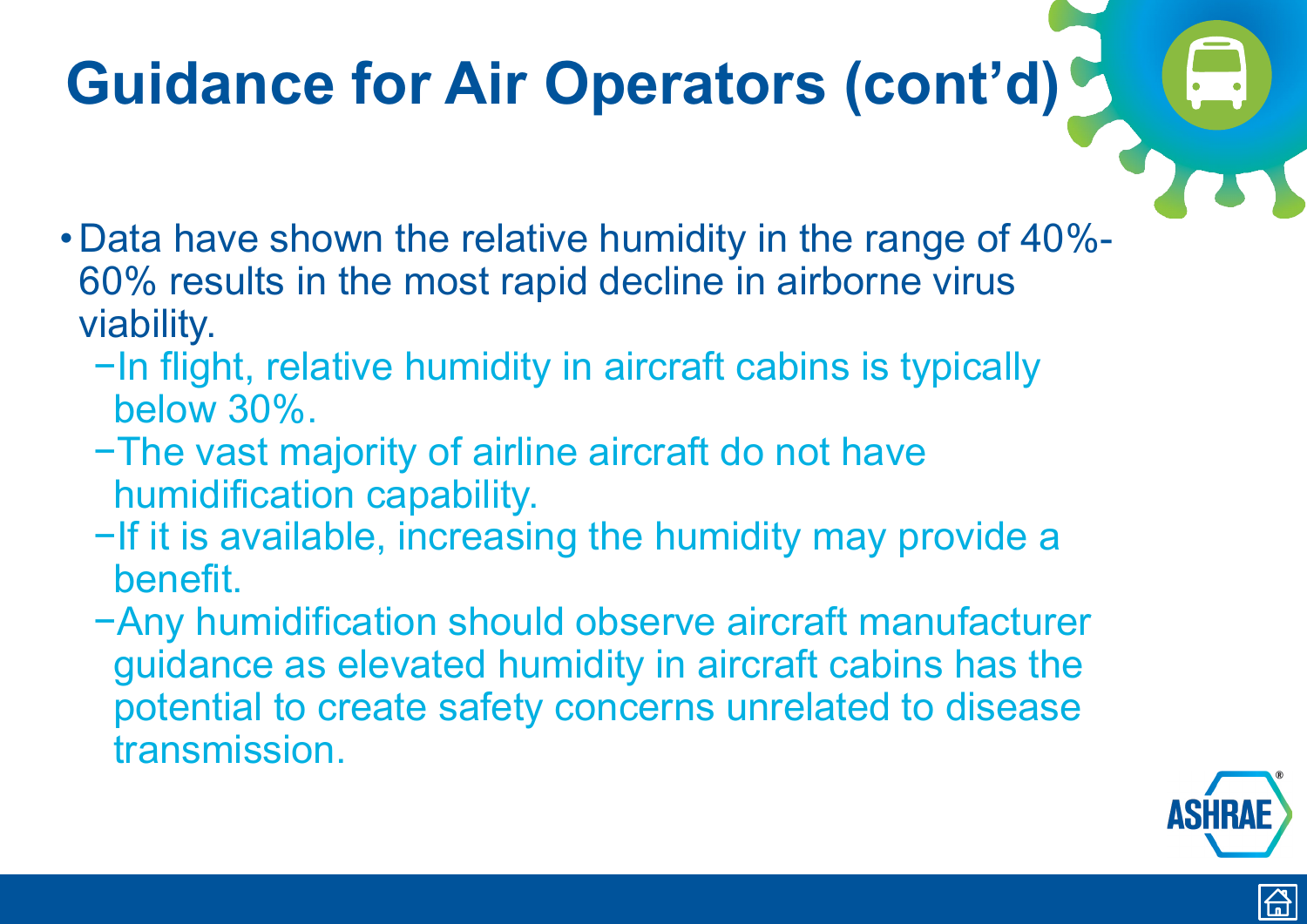- <span id="page-35-0"></span>•Airlines should already have guidelines and procedures in place to handle situations where passengers become ill during a flight.
	- −These include documentation of all passenger locations, isolation of the sick passenger if possible, offering of masks to the sick person and to persons seated near the infected person if moving of passengers is not possible or limited.
	- −In no case should the ECS be turned off.





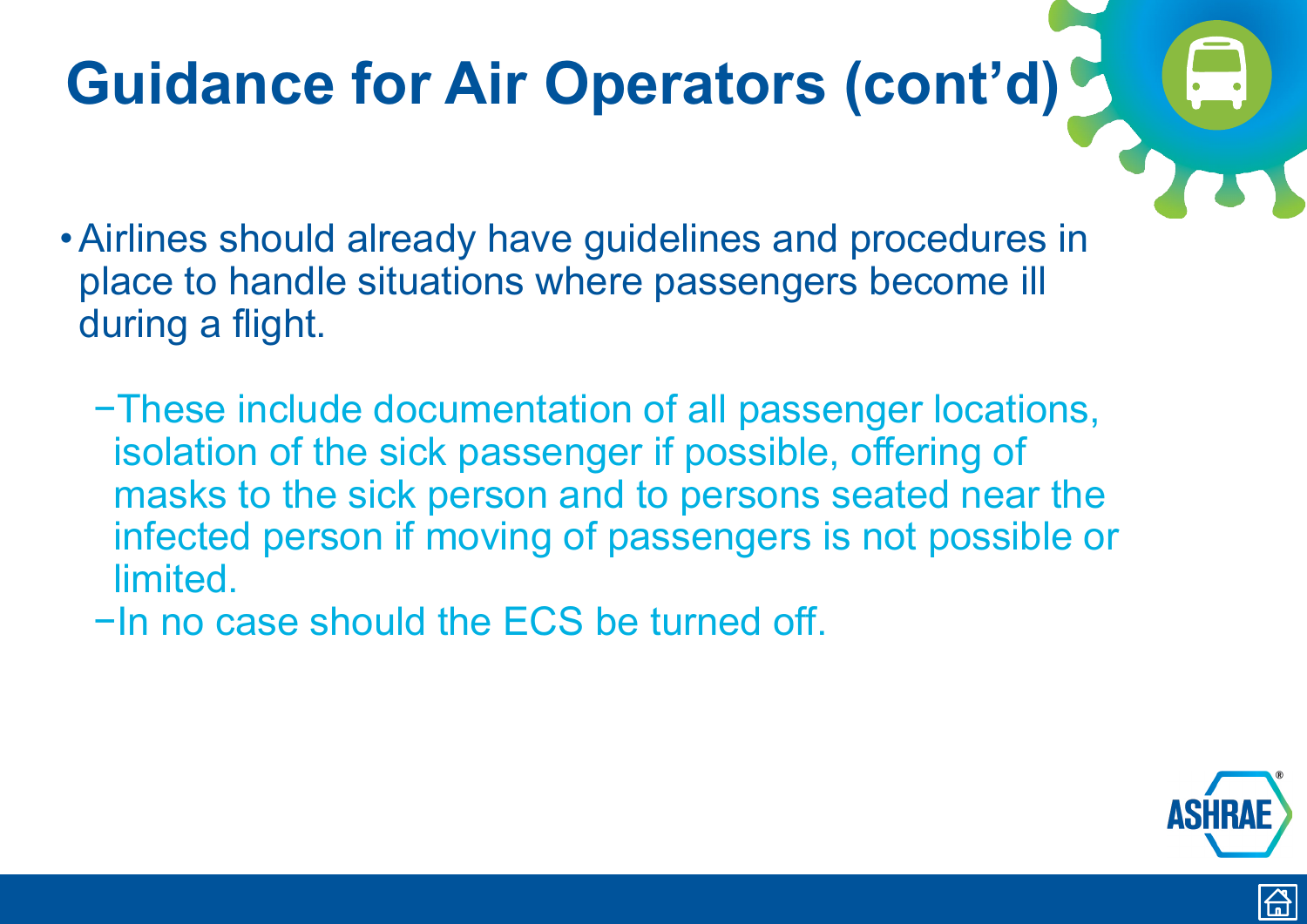- <span id="page-36-0"></span>• There are two very important differences between transportation facilities and other similar commercial buildings (office buildings, malls, etc.).
	- − First, the occupants of the facility are often on their way to or have come from other locations (other neighborhoods, cities, states, and countries). This means that transportation facilities can be viewed not only as a point of entry for people and/or goods new to territory but also as a potential point of entry for infections that the infections that travelers may carry. The second difference is that the facility may be subject to a great deal more regulation. This difference is particularly acute for facilities that are related to international travel, as the operation of all or parts of the facility may be controlled by security concerns. Many facilities operate in the intersecting governance of various local, state/provincial, and national governing agencies or bodies.
	- −Additionally, the facility may have tenants (operators of the transport services using the facility) that are subject to regulation by a different set of agencies or bodies. Taken together, these two differences mean that the most important piece of guidance, which will be repeated below, is that transportation facilities always need to operate in close cooperation/coordination with the appropriate local, state/provincial, and national health authorities.





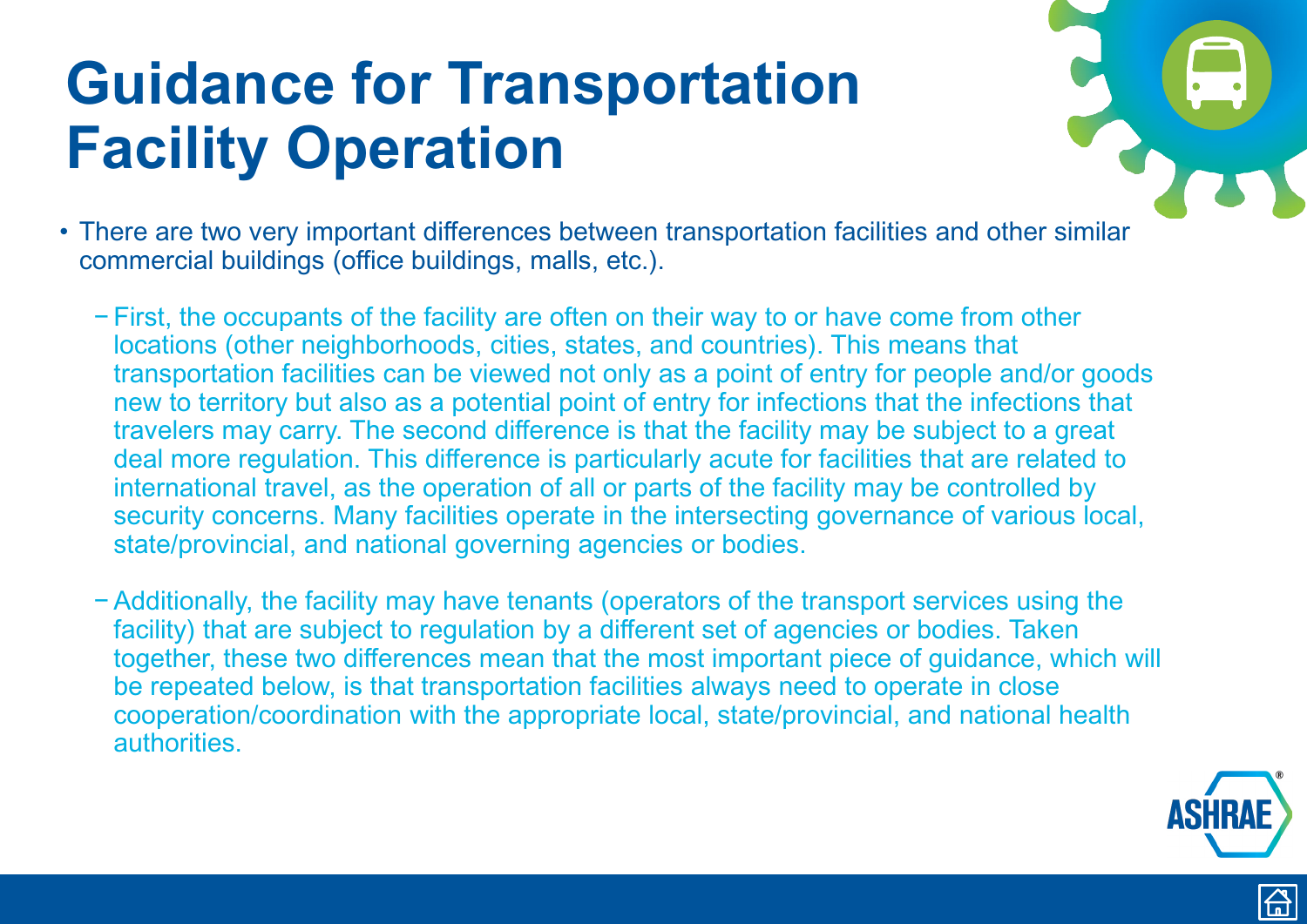- <span id="page-37-0"></span>• ASHRAE's [position document on infectious aerosols](https://www.ashrae.org/file%20library/about/position%20documents/pd_infectiousaerosols_2020.pdf) suggests that facilities should have emergency plans to mitigate the impact of infectious aerosols.
	- −If the facility does not have a plan, the position document provides guidance on items that should be considered for implementation in situations like this.
	- −Handling of ill passengers is particularly important.
	- −WHO has [interim guidance available.](https://apps.who.int/iris/bitstream/handle/10665/331003/WHO-2019-nCoV-POEmgmt-2020.1-eng.pdf)





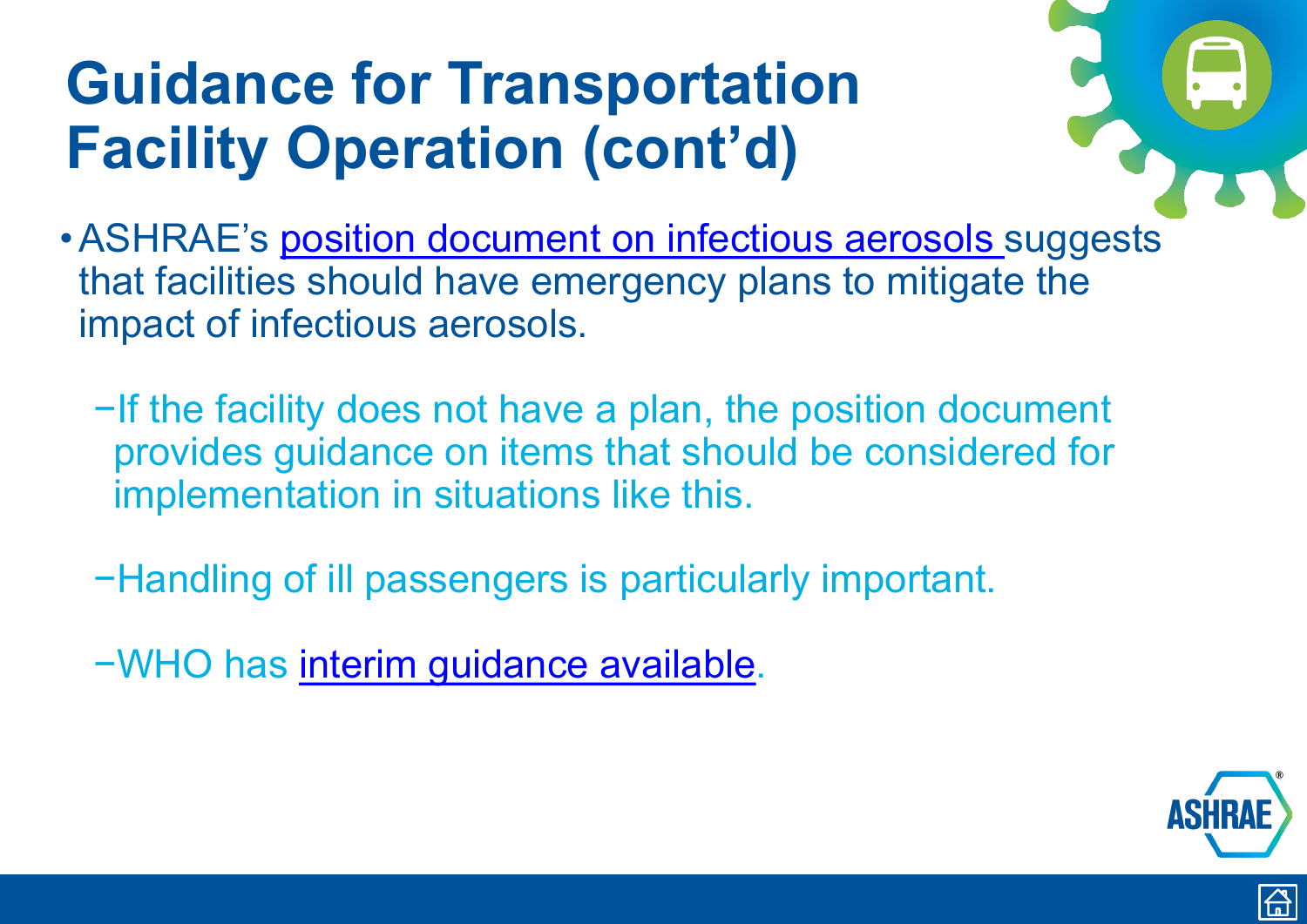- <span id="page-38-0"></span>• Many transportation facilities have a variety of usage types.
	- −Consult the ASHRAE guidance on similar buildings to the facility under consideration.
	- −If, for example, the facility has a building or buildings with [significant office space usage, consult the commercial](https://www.ashrae.org/technical-resources/commercial#general) buildings guidance for more information on the operation of systems that serve those spaces.





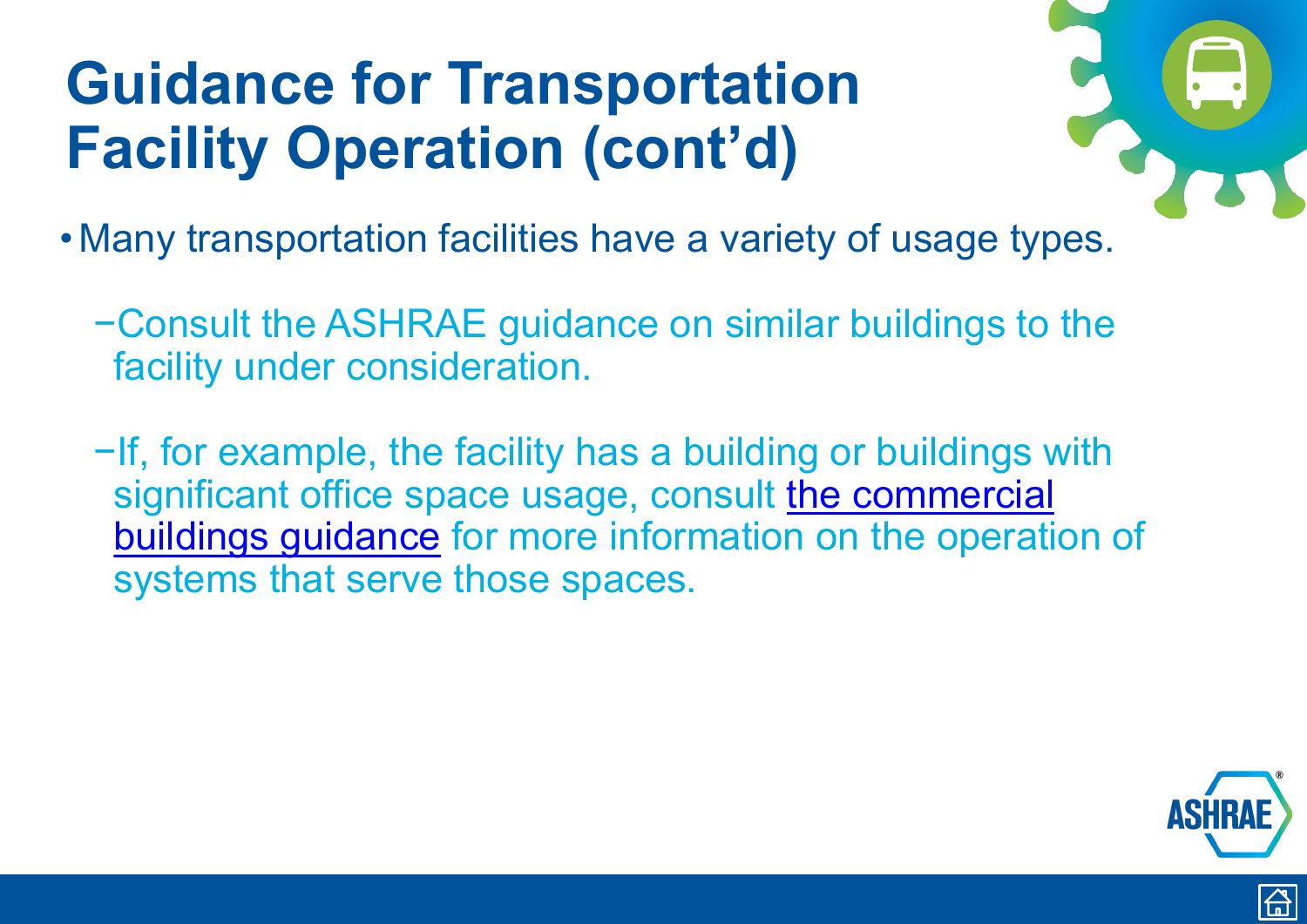- <span id="page-39-0"></span>•While it is tempting to make changes to HVAC system operation that superficially seem beneficial, it is important that HVAC systems be operated as intended/designed.
	- −This is particularly important for facilities that have been viewed as potential targets by malicious actors.
	- −Any changes to HVAC system operation should only be done in consultation with experts with the appropriate licensing, certification, or qualification.





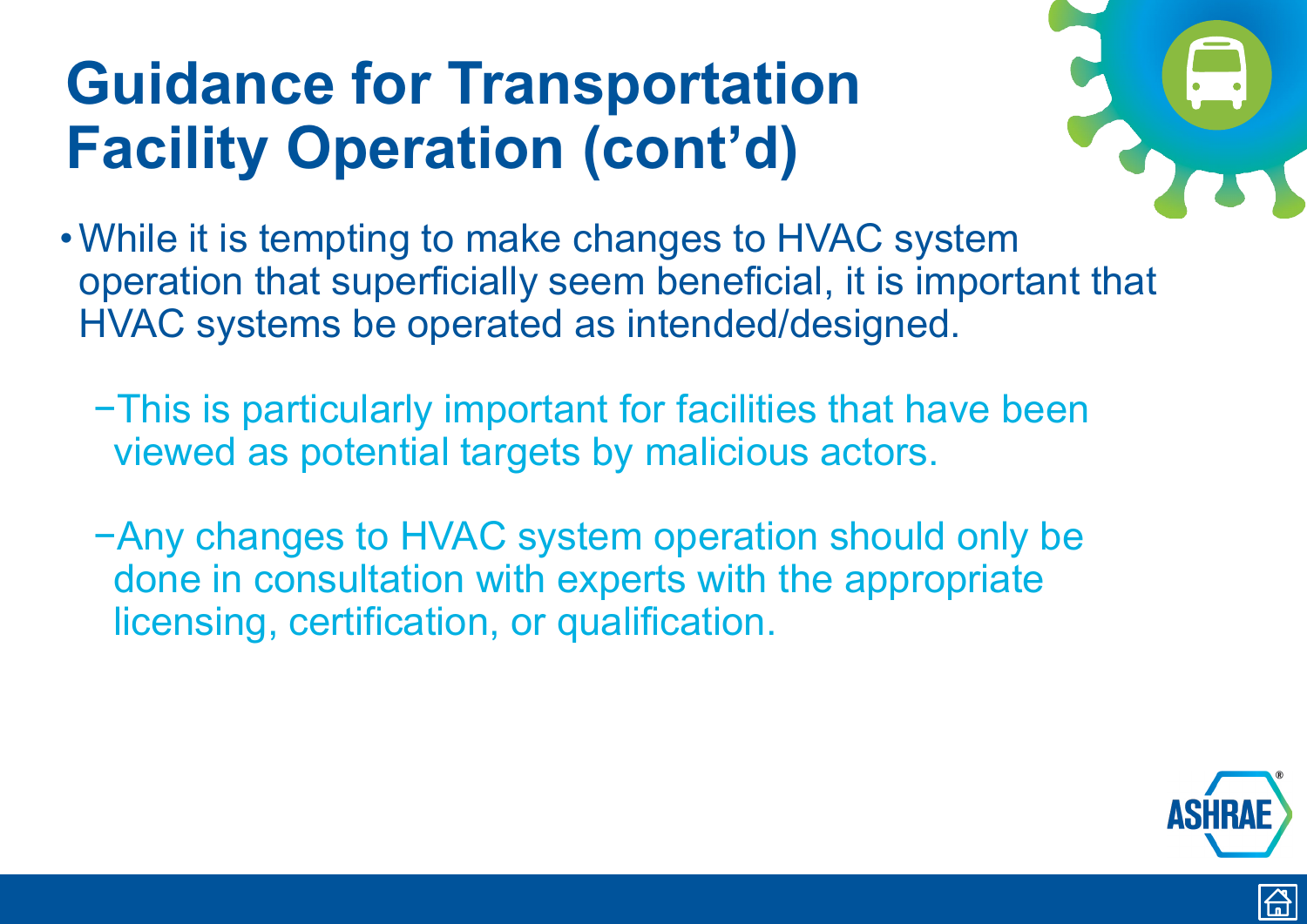- As long as proper professional guidance is sought before making an intervention, there are low complexity interventions available:
	- −Verify that systems are working properly (while being cognizant of potential hazards). While a full commissioning exercise might not be warranted, no larger interventions should be made without first verifying that the current system is operating as designed, particularly with respect to filtration and outdoor air.
	- −Increasing filtration to a higher MERV rating is a lower complexity intervention that may have appreciable impact. ASHRAE has made separate [guidance available on filtration and filtration systems](https://www.ashrae.org/technical-resources/filtration-disinfection#modes).
	- −Consider additional air and surface disinfection options, particularly in waiting areas where passengers may spend more time. Options include installation of upper-air UV-C systems and the use of roll-in UV-C disinfection systems. Beware, however, that UV-C is known to cause degradation in materials that are exposed in the longer term.





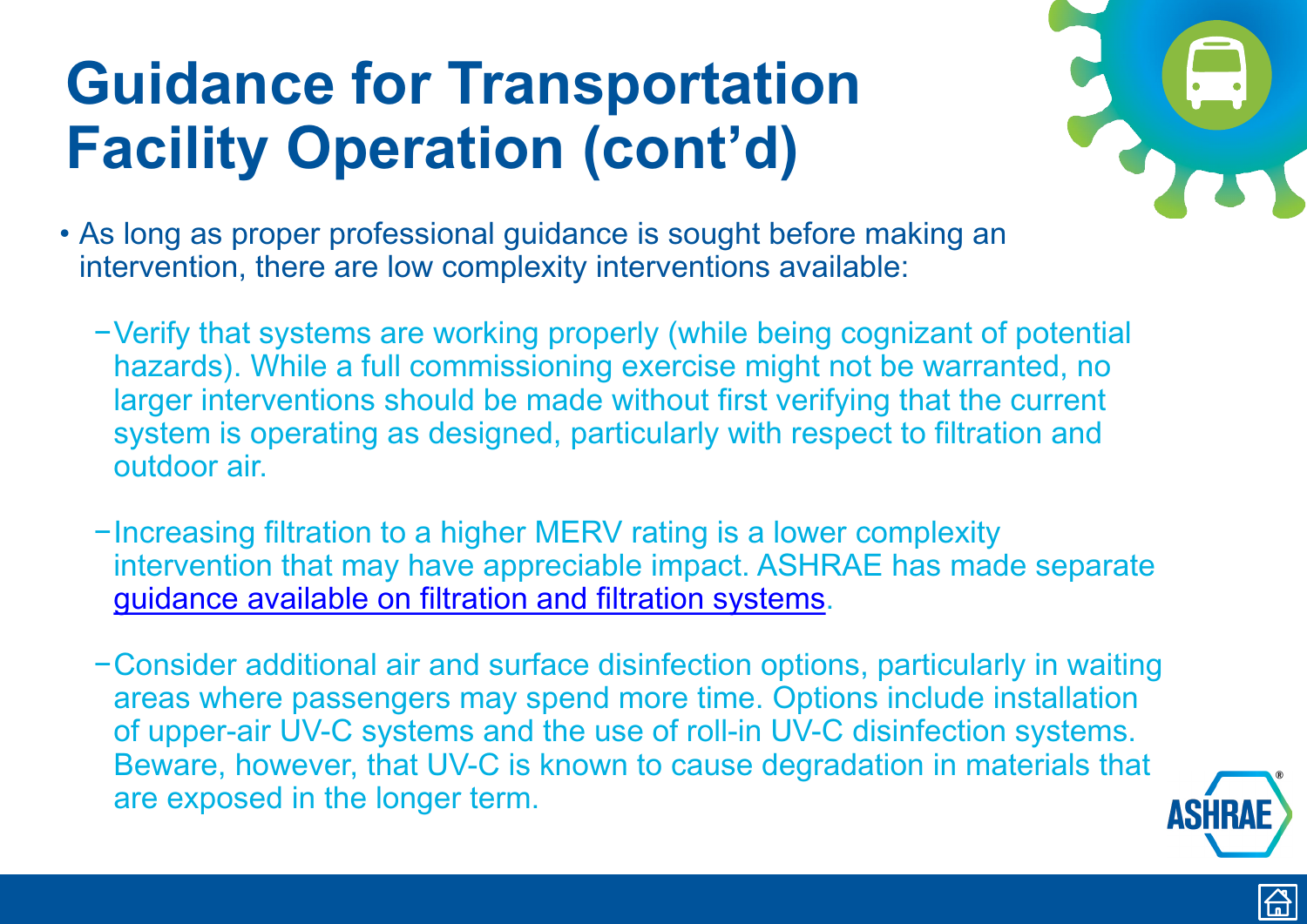- <span id="page-41-0"></span>• As noted elsewhere in this guidance, social distancing inside vehicles helps the onboard HVAC equipment do its job better. It is therefore incumbent upon the facility to support distancing as much as possible.
	- −Many passive mechanisms are available to reinforce the importance of distancing that help travelers distance themselves from other travelers and workers in the facility.
	- −Providing rope lines to maintain order in boarding areas will help passengers space themselves, particularly if there are longer wait times
	- −Tape on the floor can assist with guidance on appropriate spacing between passengers while waiting to board trains.
	- −Social distancing inside the vehicles may require that schedules be changed to better accommodate passenger volume, so it is important for facilities to be flexible in this regard.





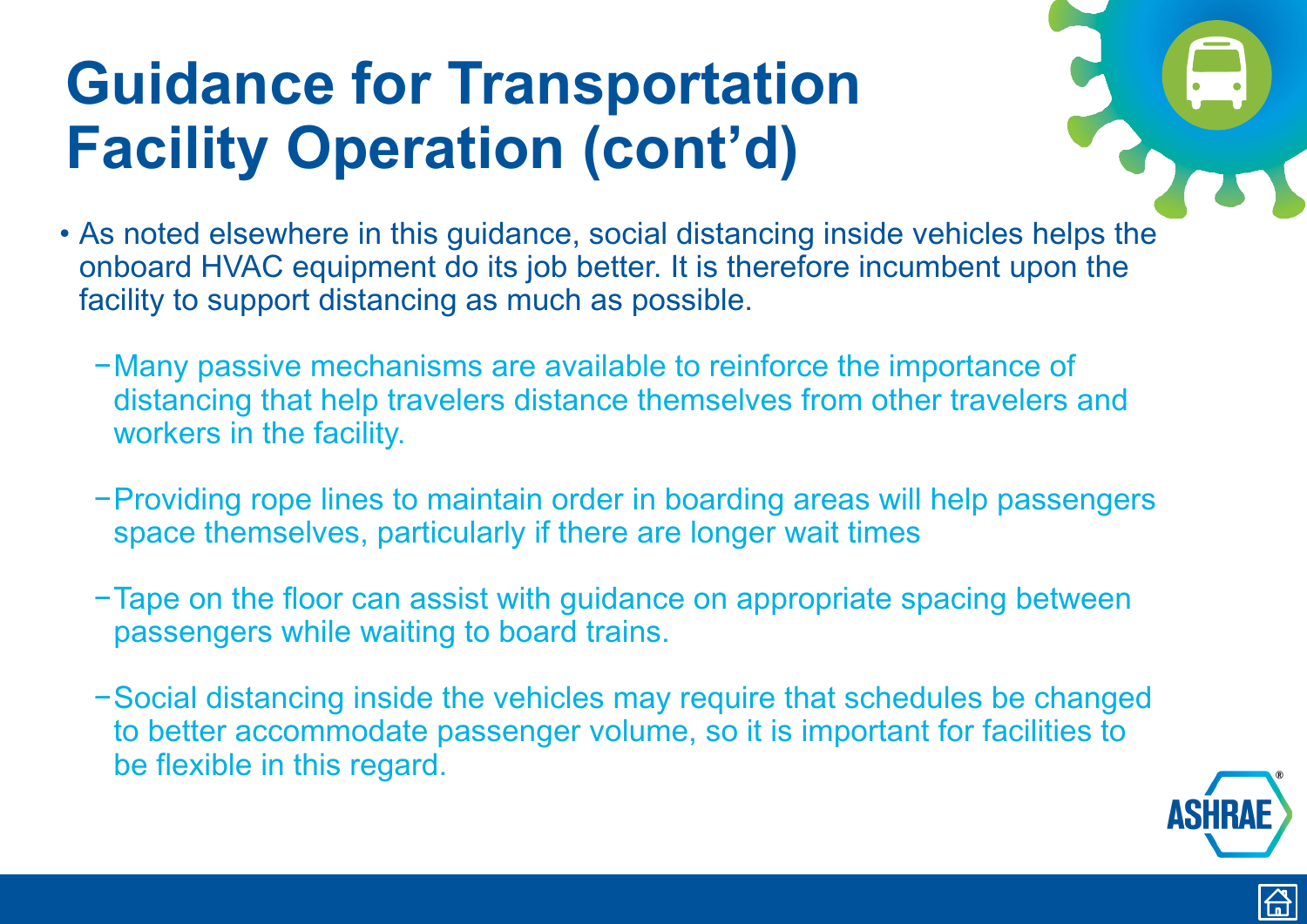- <span id="page-42-0"></span>• A consequence of the current pandemic is that some modes of transportation (e.g. air travel) are experiencing greatly reduced use.
	- −Consider closing down areas that are not required for passenger use, and as passenger counts diminish, to reduce the areas that have to be cleaned and sanitized regularly.
	- −This may also allow building operators to reduce the amount of HVAC equipment being run which serve areas that are not in use, but care should be taken as operational schedules are changed so that reduction in use does not damage systems.
	- −[Further information is available in ASHRAE's guidance on shutdown/startup](https://www.ashrae.org/technical-resources/frequently-asked-questions-faq)  of buildings and systems.